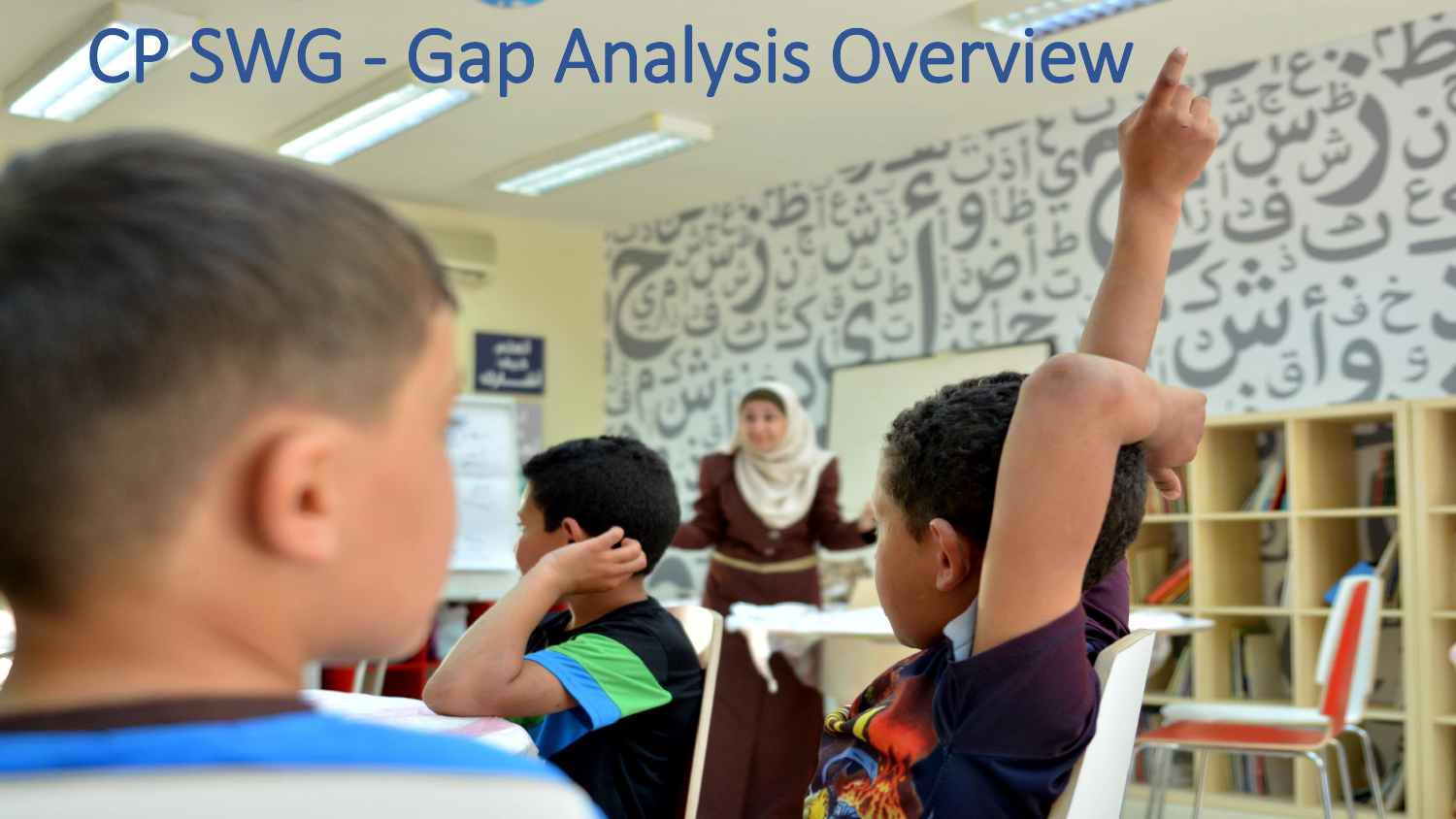

## **Gap analysis**

• Indicators based on Minimum Standards for Child Protection in Humanitarian Work





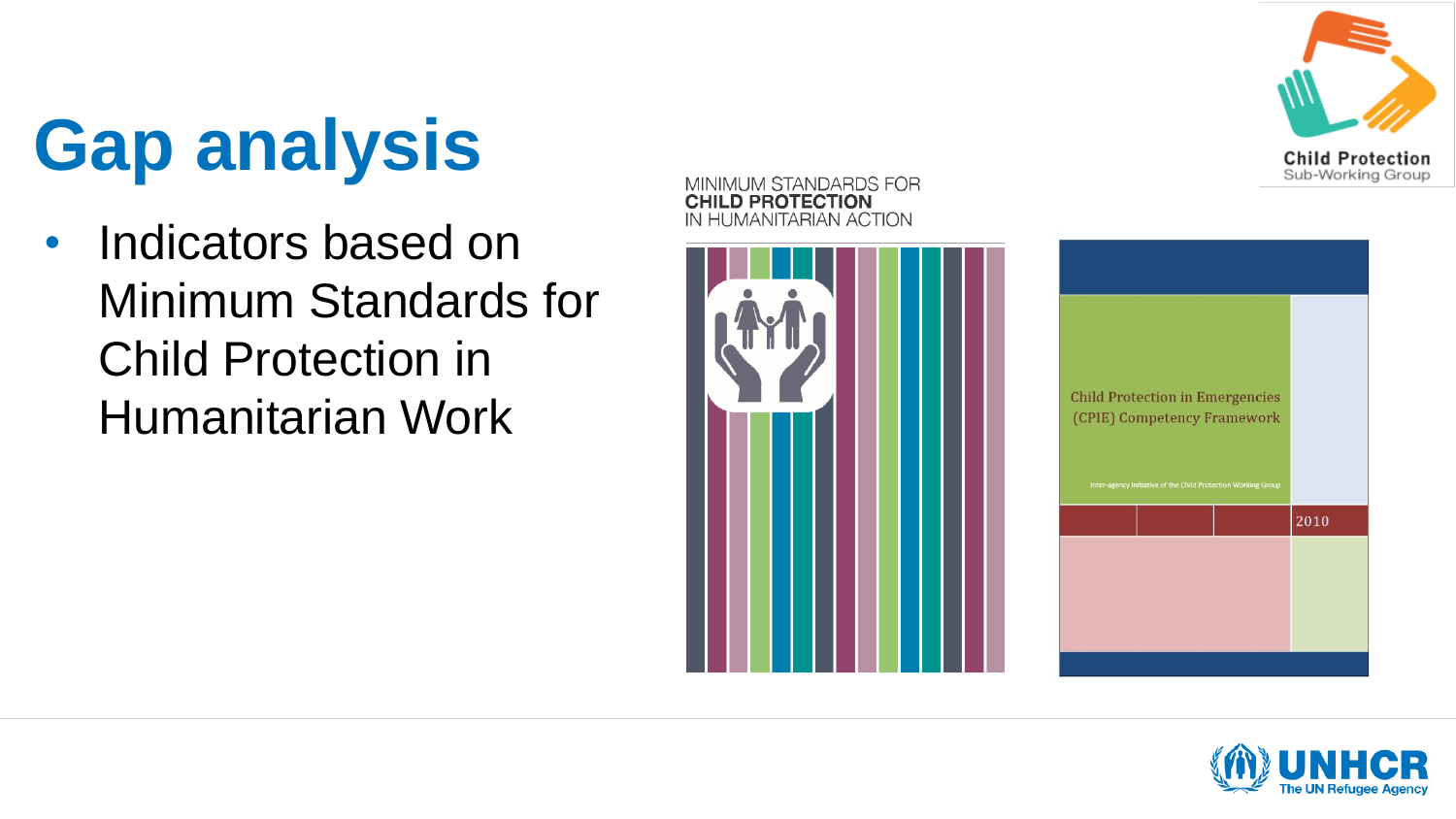



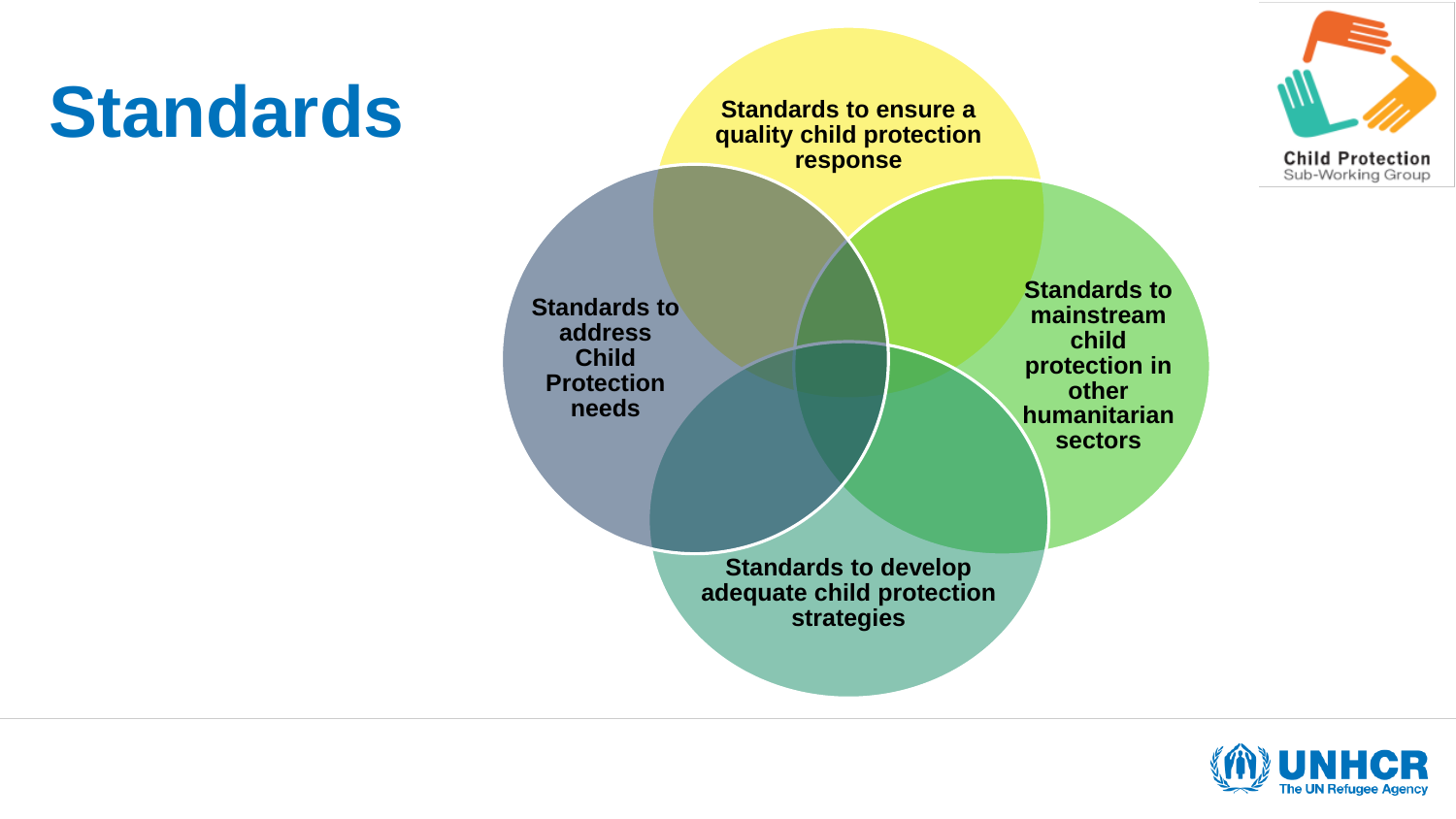

## **Main areas under assessment**

#### **Standards to ensure a quality child protection response**

- **1. Coordination**
- **2. Human Resources and Capacity Building**
- **3. Communication, advocacy and media**
- **4. Programme cycle management**
- **5. Information Management**
- **6. Child Protection Monitoring**

#### **Standards to address Child Protection needs**

- **1. Dangers and Injuries**
- **2. Physical Violence**
- **3. Sexual Violence**
- **4. Psychosocial distress and mental health**
- **5. Children associated with armed forces or armed groups**
- **6. Child Labour**
- **7. Unaccompanied and separated children**
- **8. Justice for Children**

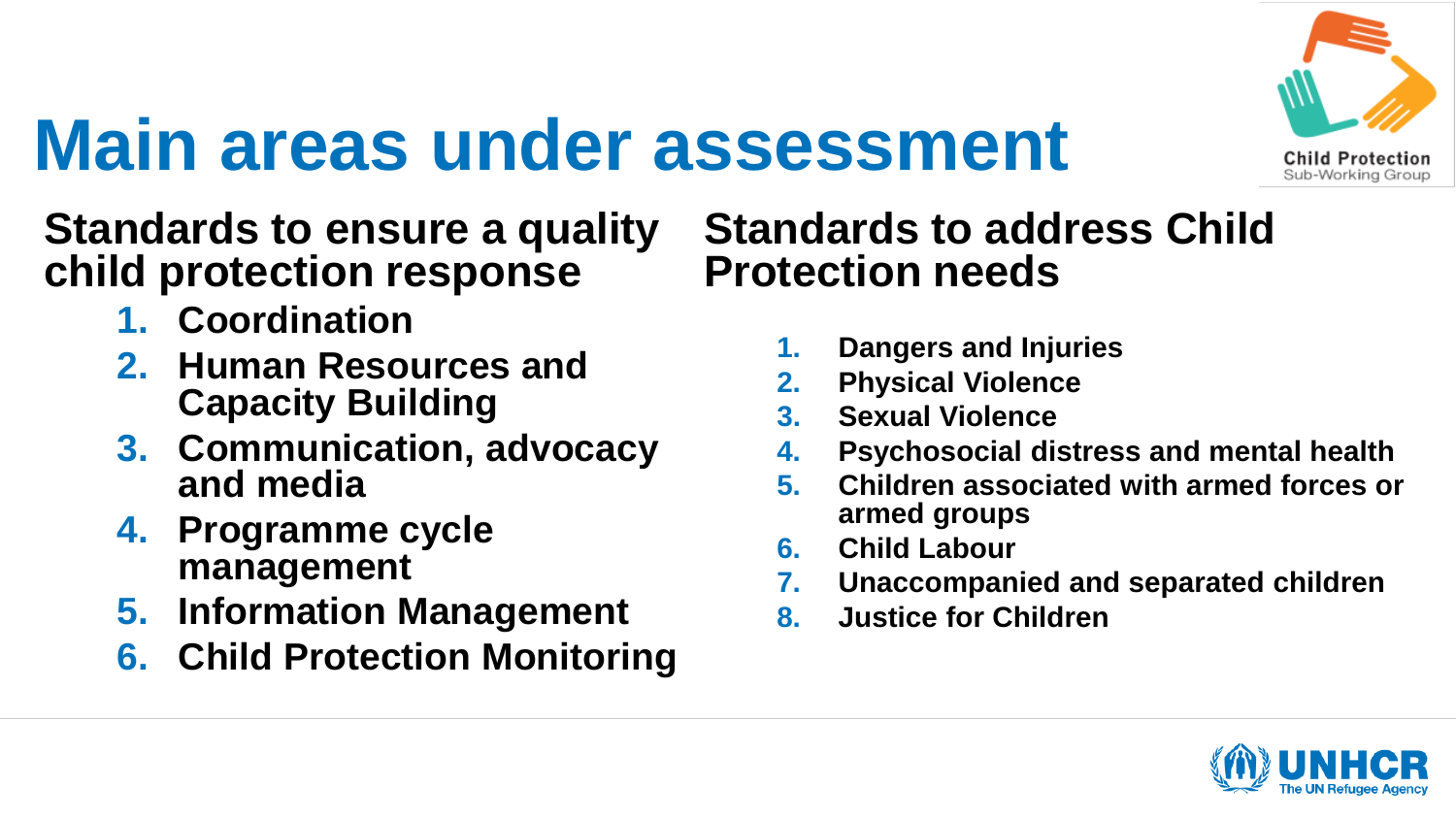

#### **Main areas under assessment**

- **Standards to develop adequate child protection strategies**
- **1. Case Management**
- **2. Community based mechanisms**
- **3. Child friendly spaces**
- **4. Protecting excluded children**

#### **Standards to mainstream child protection in other humanitarian sectors**

- **1. Livelihood/ economic recovery and CP**
- **2. Education and Child protection**
- **3. Health and Child protection**
- **4. Nutrition and Child protection**
- **5. WASH and Child Protection**
- **6. Shelter and Child protection**
- **7. Camp Management and Child protection**
- **8. Distribution (NFI, food, etc.) and Child Protection**

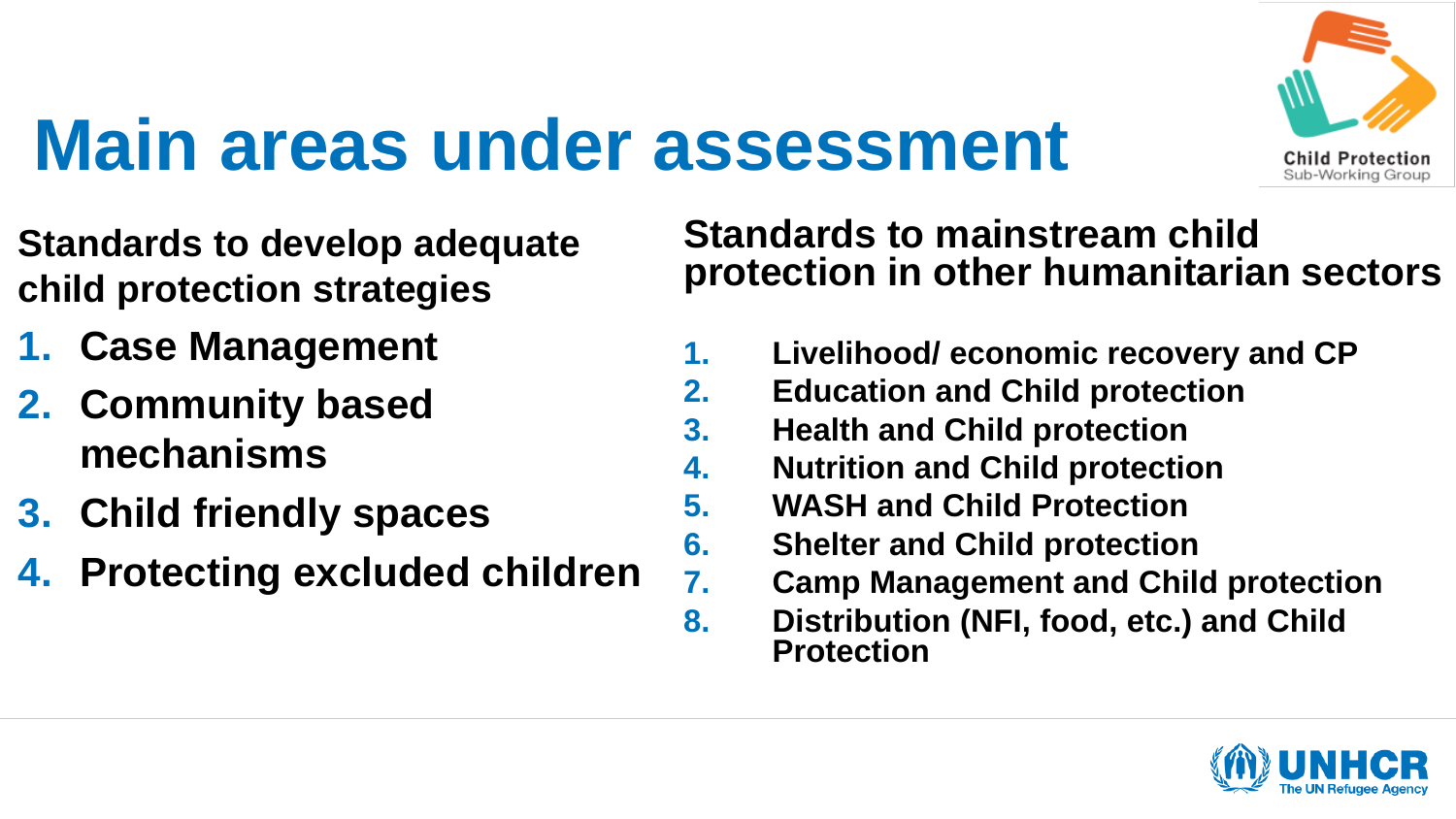

#### **Standards to ensure a quality child protection response**

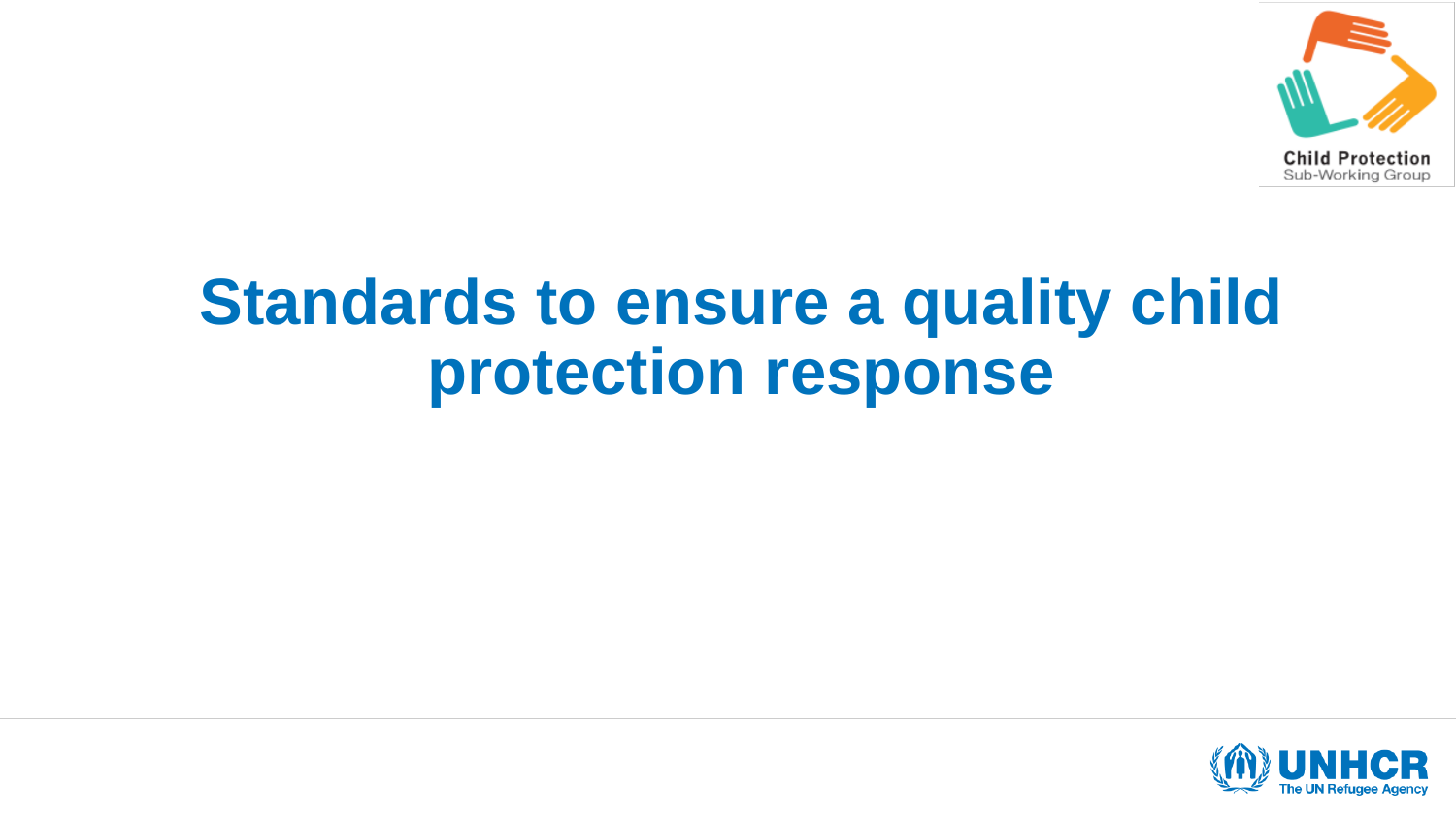#### **Coordination**



#### Regular coordination meetings

Active participation of members

Jordan Response Plan (JRP) has been developed under the leadership of the Government

TORs and Workplan exist

5Ws exist

Referral Pathways

JRP implementation could be stronger with regular review meetings

Transition strategy and stronger integration of national structures into Coordination structures

Capacity of the government to absorb all the Active engagement with the government explaining the aim and purpose of the CP SWG group and assessing better linkages in constructive discussion with key national stakeholders needed.

Lack of satisfaction survey (currently under development)

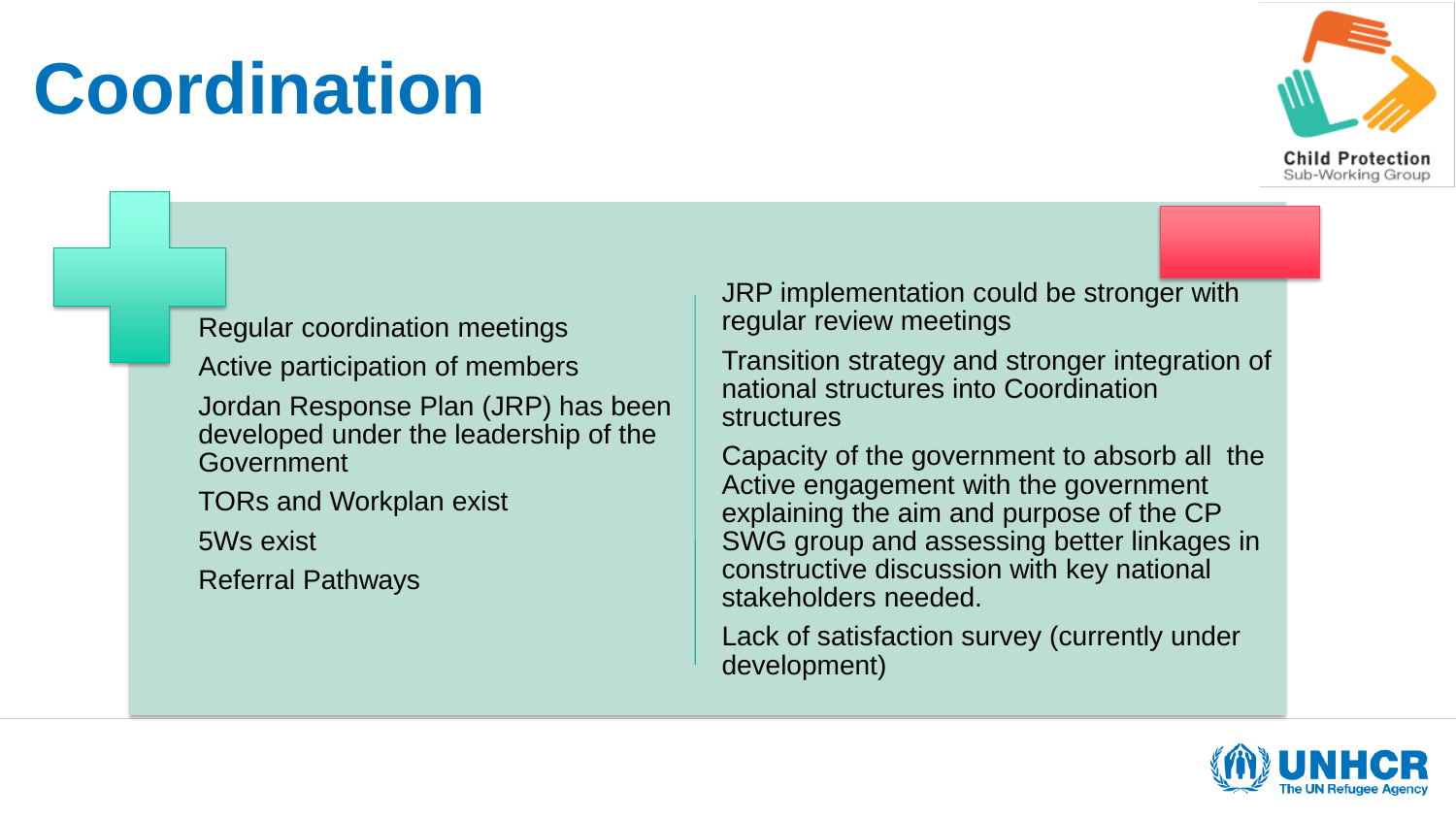#### **Human Resources**



Regular capacity building initiatives

Large staff workforce

Standards exist

Government is working on a regional (LAS) and national strategy to professionalize social work.

Limited impact evaluation on capacity building (need for consolidating social work under a common strategic plan)

Recent development of curricula for social work

Limited social work capacity in line ministries

No national registration body for social work

Challenges in budget constraints

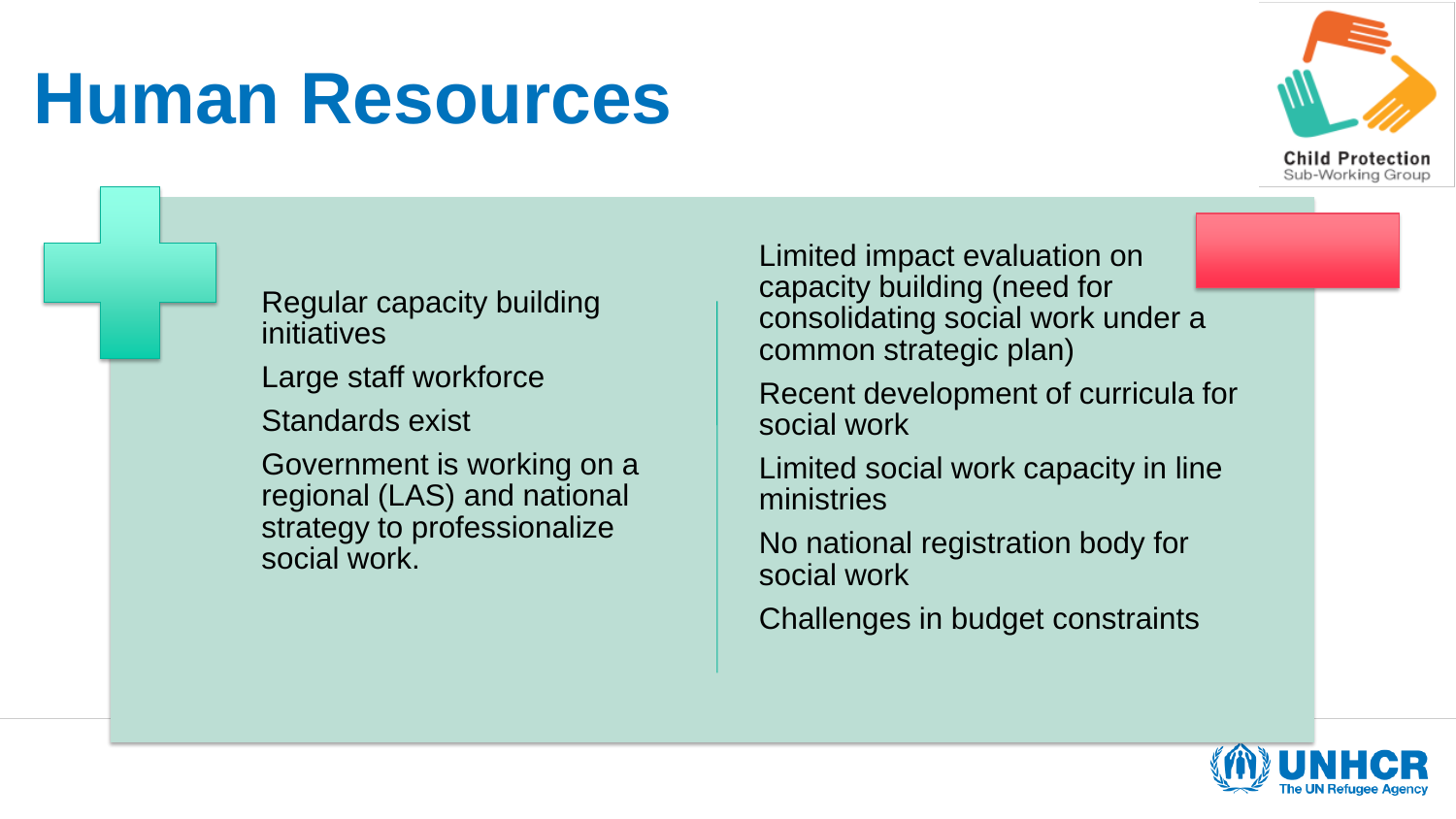

#### **Communication, advocacy and media**

Governmental workers in CP and other sectors trained on CP principles and best practices

Donor reporting limited and requires heavy training and follow up

Safeguarding policies in place for all sector members

Communication material to be channeled through several layers of review with clear standards outlined in agencies' safeguarding policies

Limited advocacy papers from within the CPSWG

Monitoring of outcomes on CP concerns needs to be stronger.

Strengthening use of CP SWG as an advocacy tool with regular briefing on assessments undertaken on specific CP risks needs to be undertaken at e.g. HPF, donor briefings, line ministries, etc.

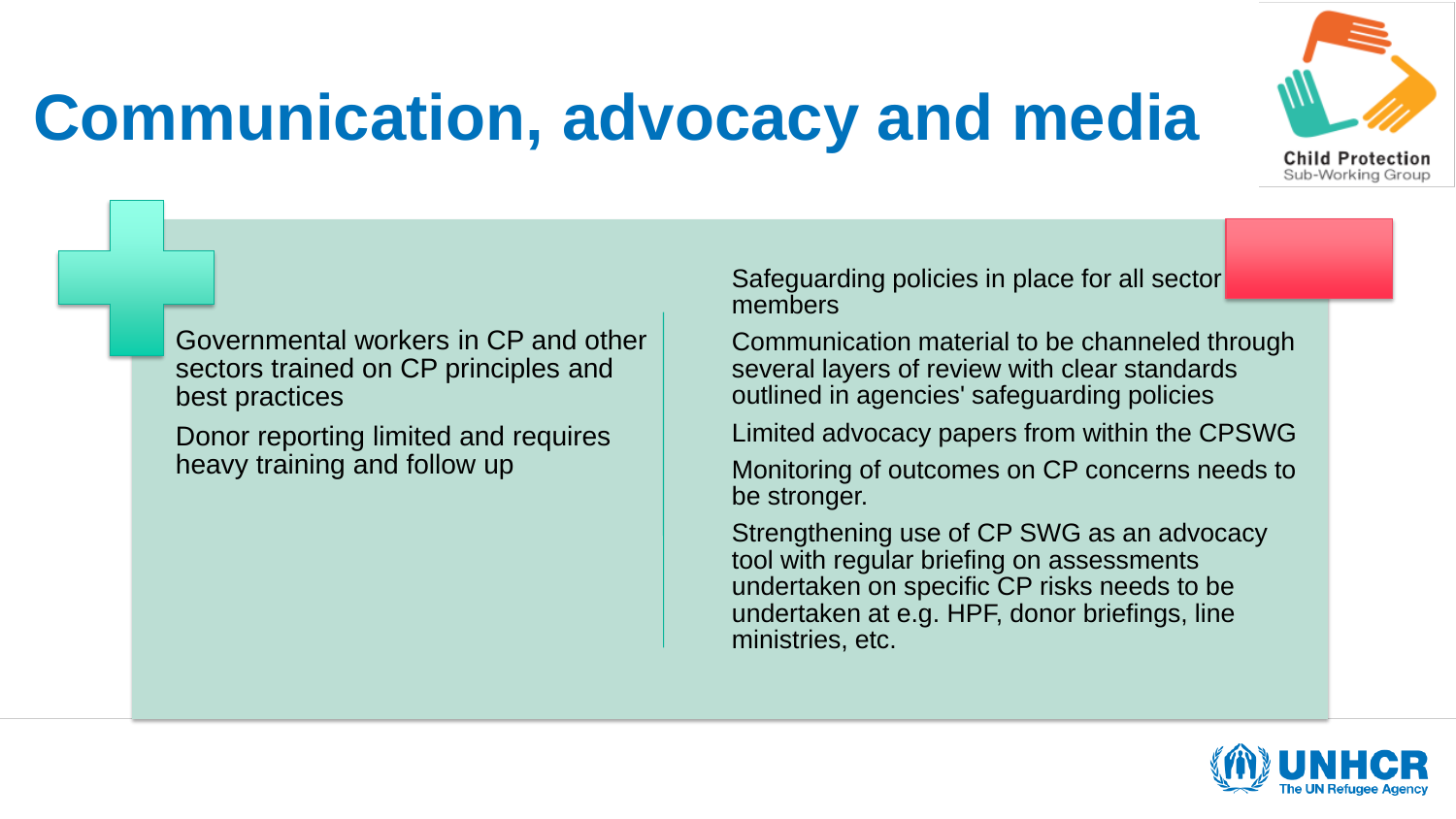

## **Programme Cycle Management**

#### Several sector specific assessments

CP projects where adjustments have been made and recorded in response to information collected from children and adults

Increase CP risk assessment

CP projects where adjustments have been made and recorded in response to information collected from children and adults

Programs often related to funding and not all based on needs assessment and discussion with sector members

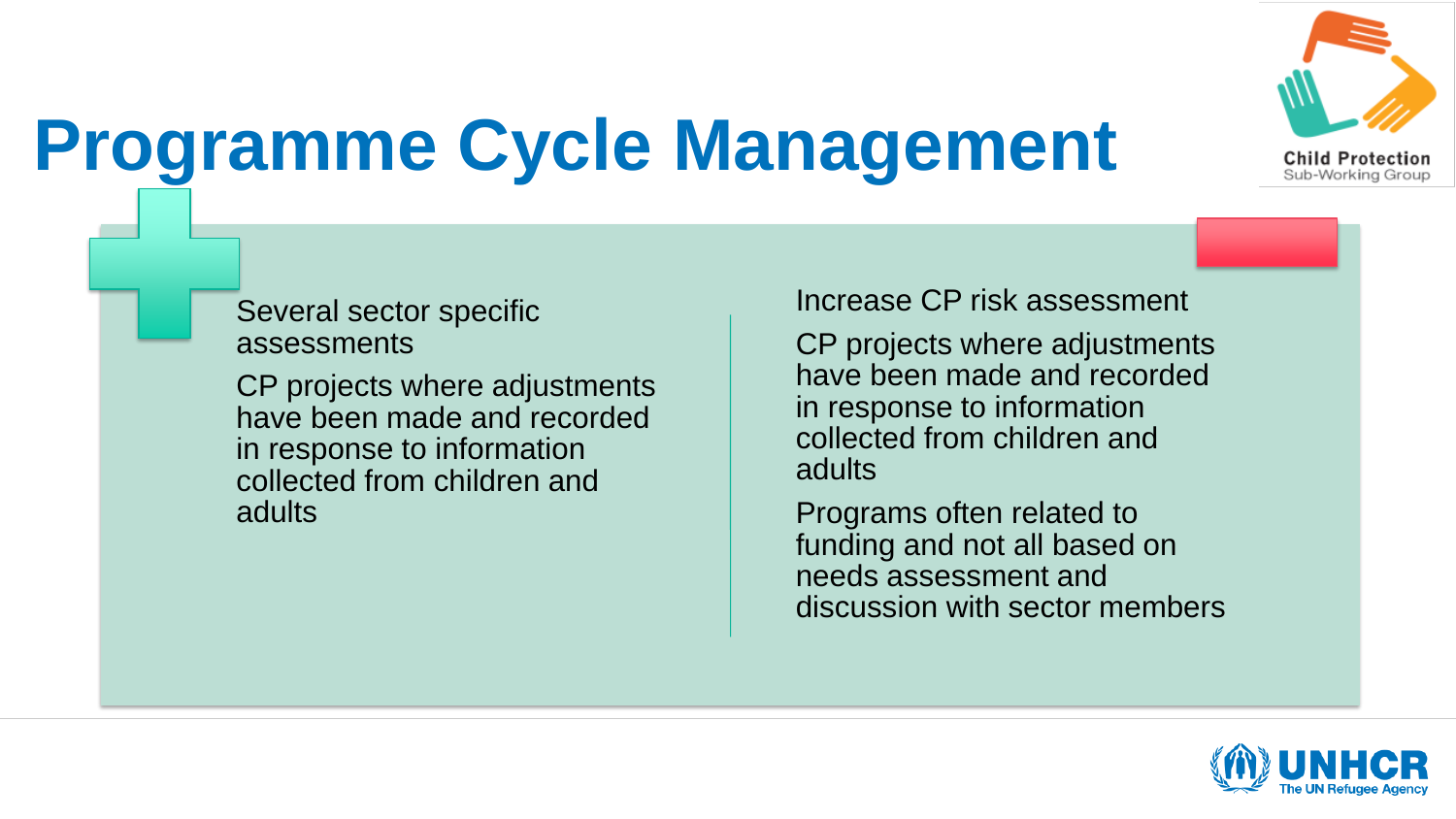## **Information Management**



Up-to-date information necessary for effective child protection programming is collected, used, stored and shared with full respect for confidentiality , and in accordance with the do-no-harm principle and the best interests of children

CPIMS information to be shared more regularly

Ethical information sharing and confidentiality standards for CP cases

Register for assessments does not exist

More information sharing on CP monitoring, developments at national level with national authorities

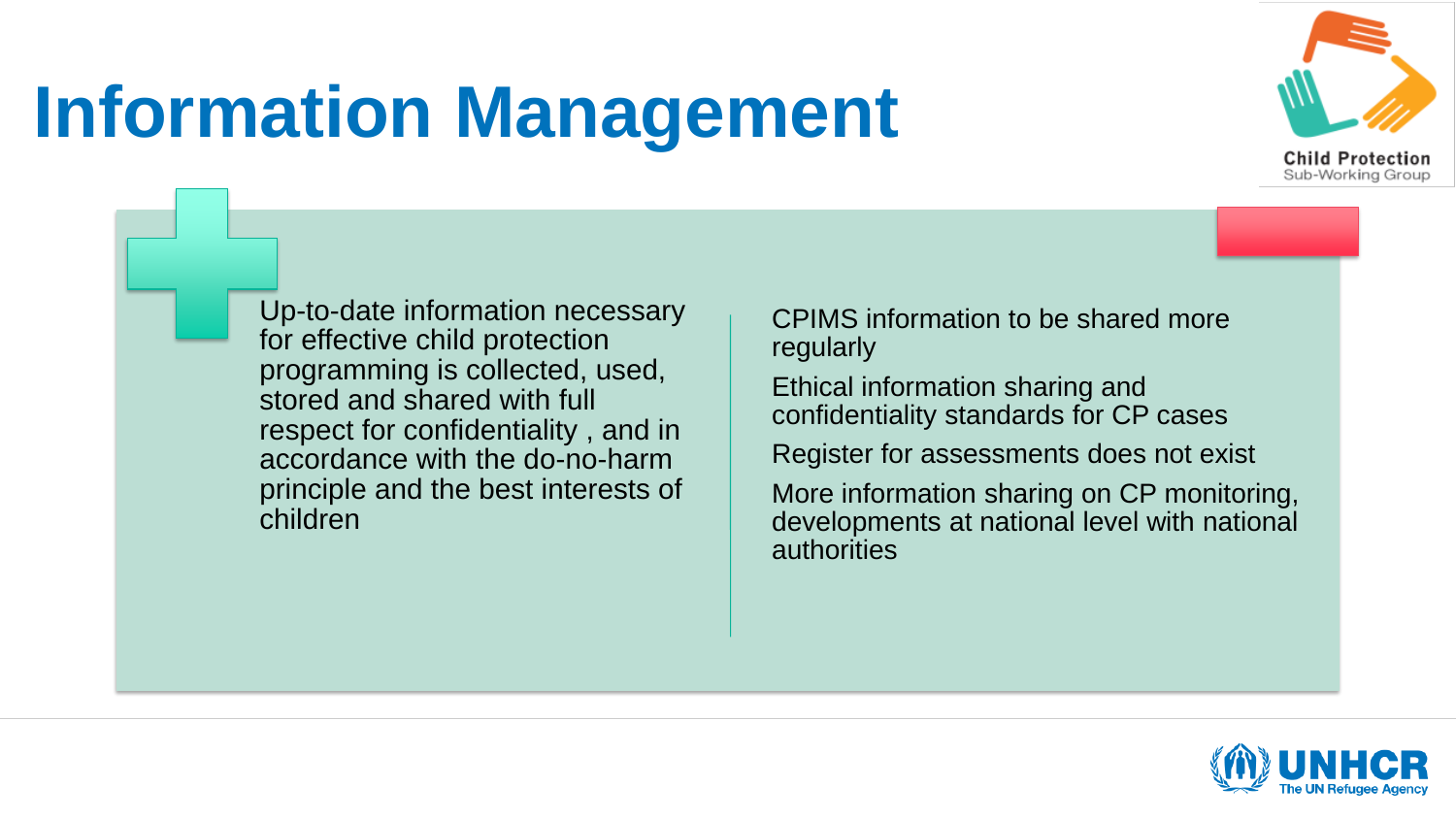

# **Child Protection Monitoring**

Regular reports that include information on child protection concerns are topic specific (child labour and child marriage)

Data on CP risks are disaggregated

High number of female staff (also undertaking assessments)

More specific information to be shared to adjust response

Specific analysis available on CP risks (studies on child marriage, child labour, less on violence, separation, etc.)

Data available upon request from CPIMS TF

No systematic CP SWG specific sector assessment

Need for more programmatic monitoring information to be shared regular with chairs

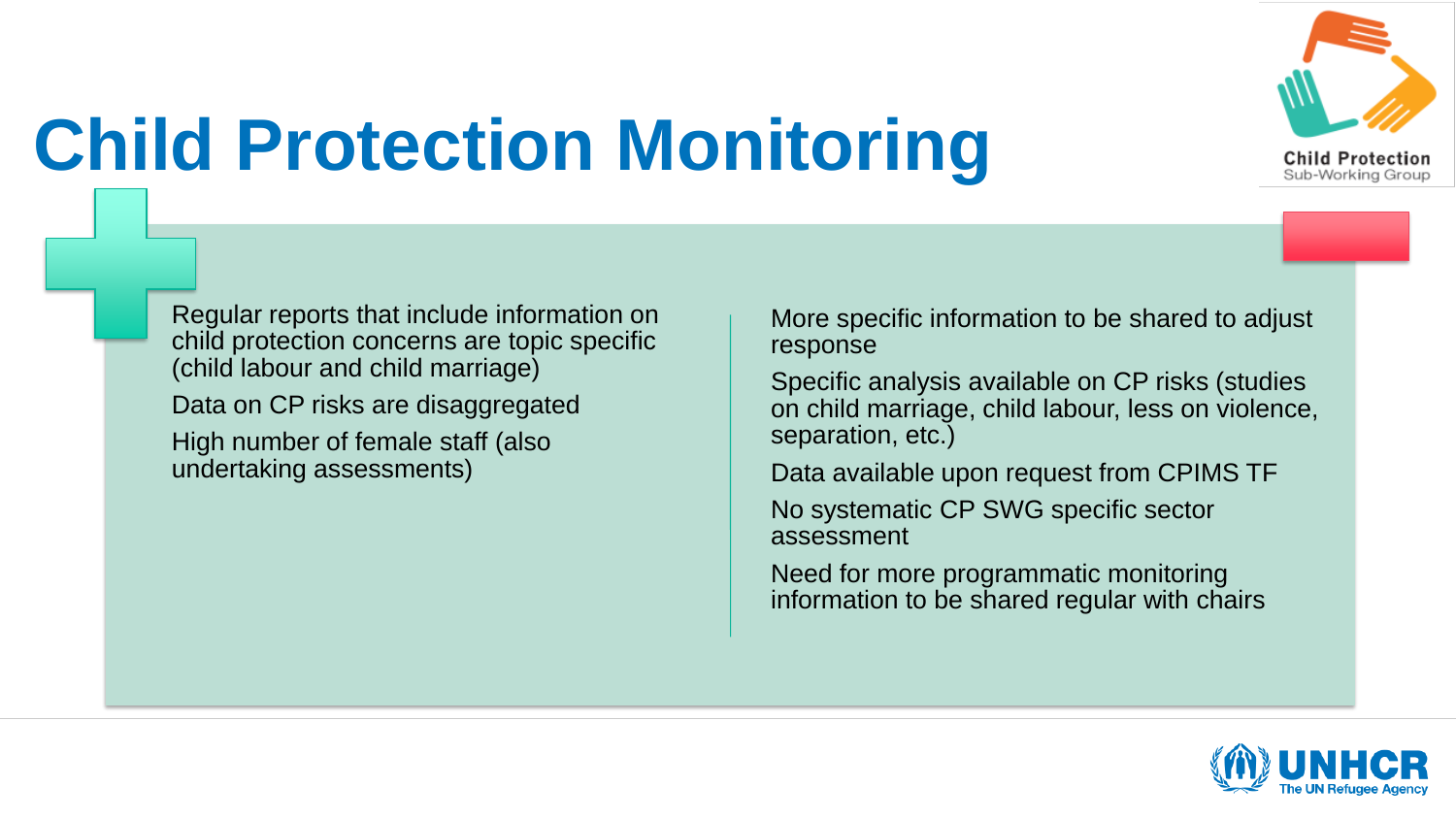

#### **Standards to address Child Protection Needs**

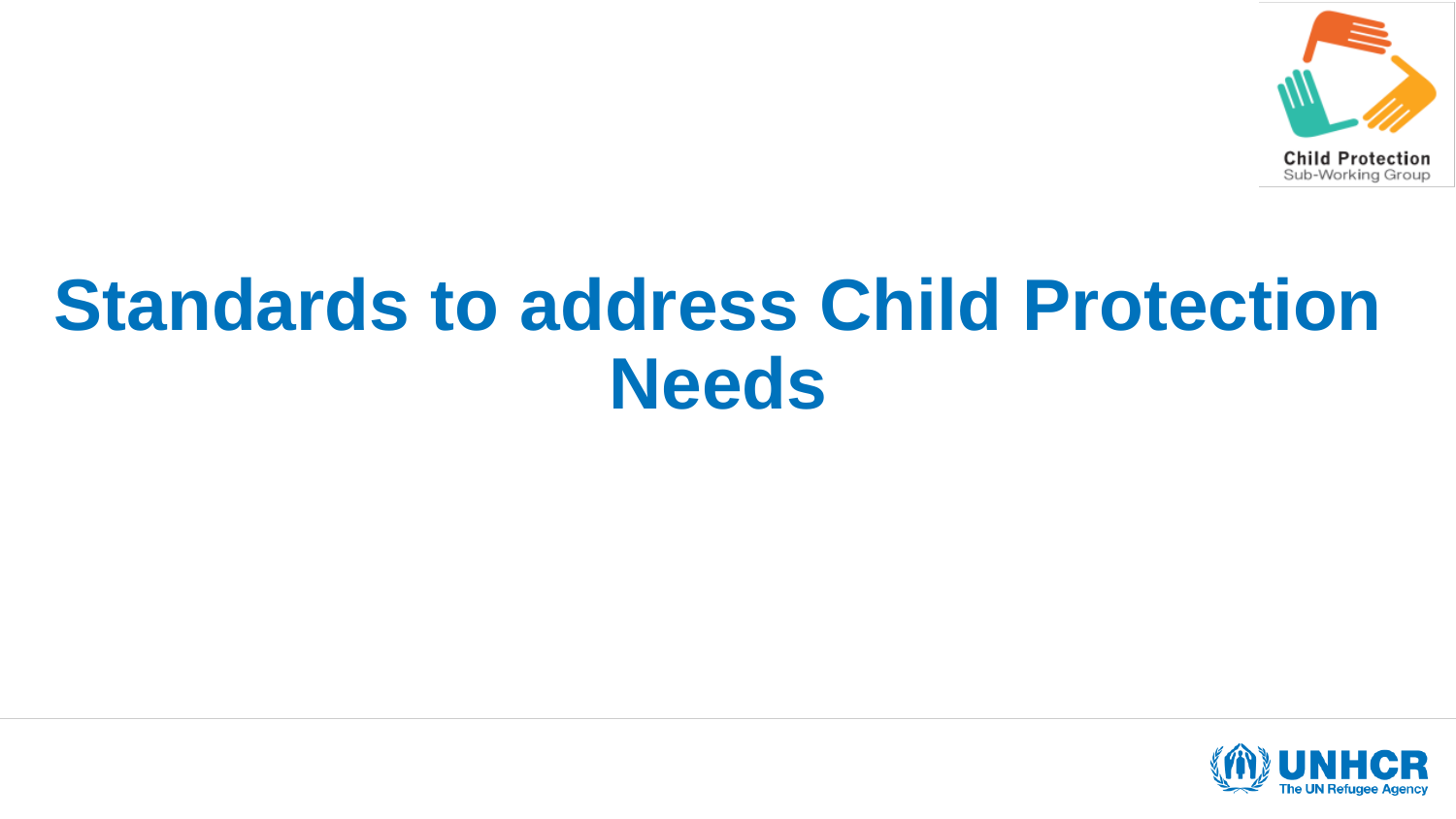#### **Standards to address Child Protection needs – Dangers and risks**



Main protection concerns identified through different data and information gathering

Limited consultation with local authorities on main risks and dangers for children (common risk assessment on physical risks to be undertaken);

Stronger linkages with health sector for response to child survivors;

Limited community-based risks mapping;

Risks from non-CP related activities (WASH, construction, etc.) have been considered with limitations;

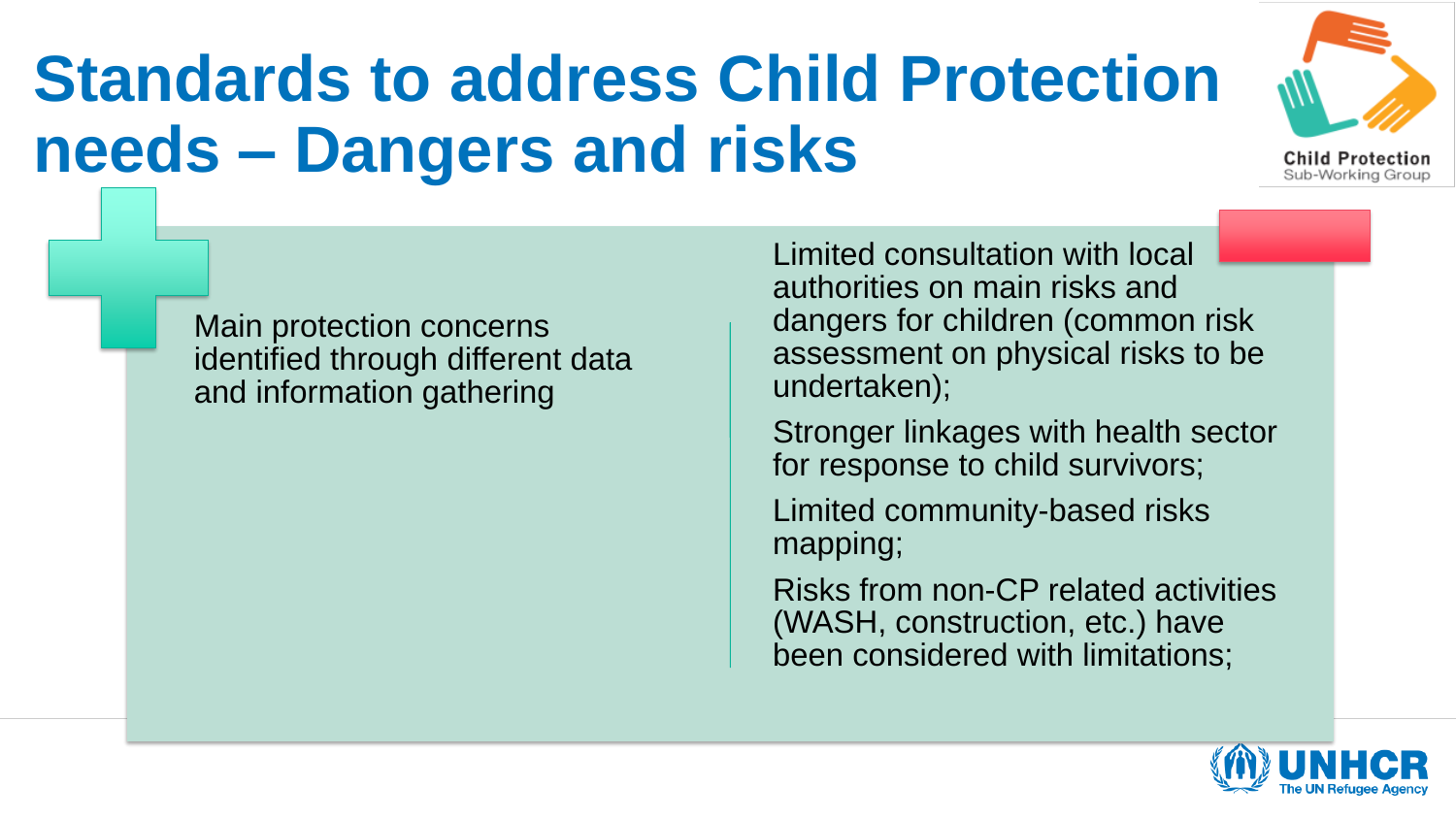

## **Physical violence**

Strategies to prevent and respond to physical violence and harmful practices are incorporated into emergency response programming

Maan Campaign initiated, however, clear outcomes and results need to be assessed/ shared

Increase coordinate with tribes, local authorities, and protection actors to develop socially appropriate strategies;

Lack of coordination between different campaigns;

Limited data available about number of community based campaigns and their impact;

Children exposed to severe violence in need of alternative care face delays in placement to care institutions and lack of community-based alternatives

Physical violence within families and communities accepted – need for prevention, behavioral change and CB programs;

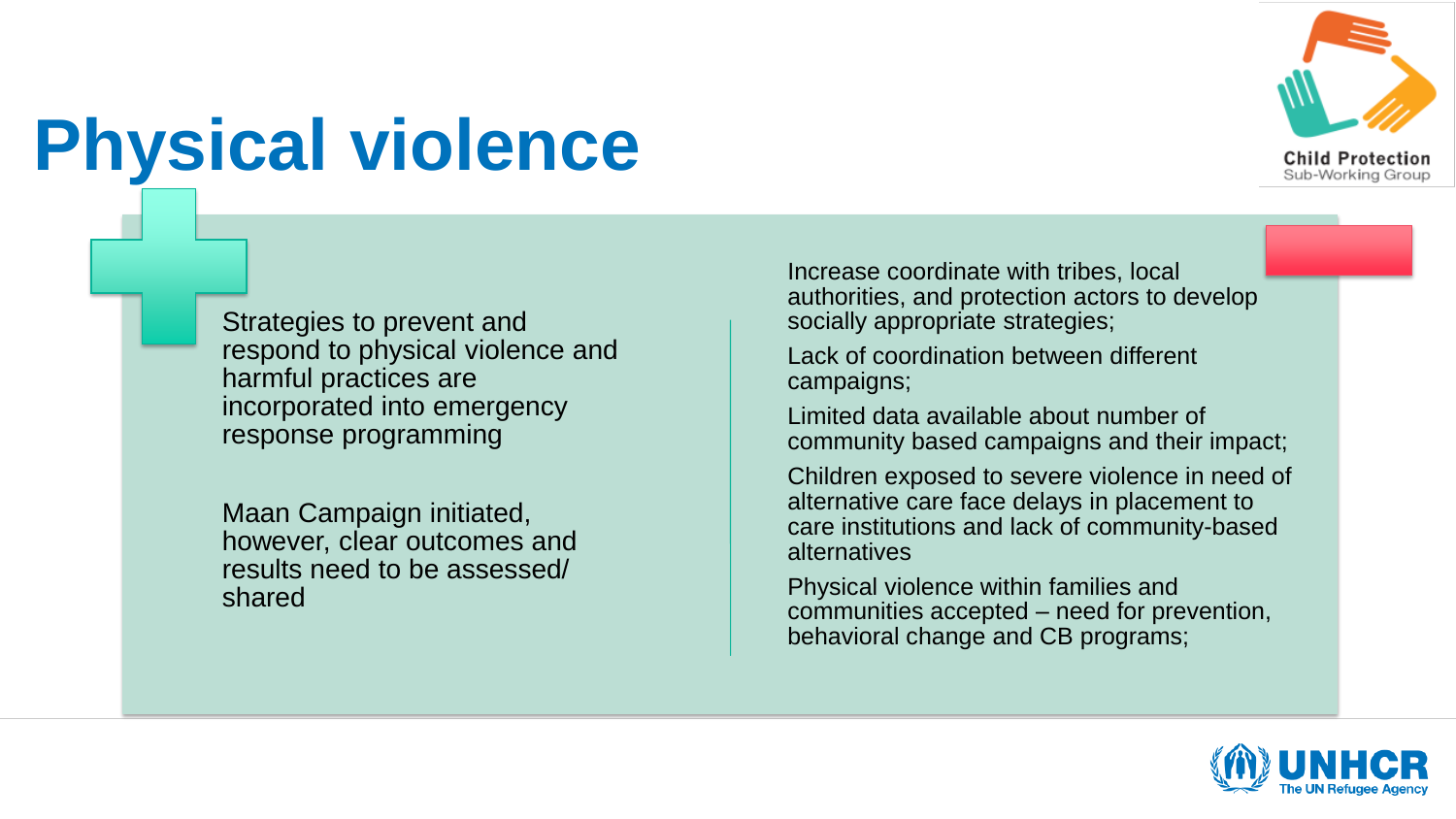

## **Sexual violence**

Programs addressing risks of sexual violence exist and case management services are available to provide support to child survivors of sexual violence;

Information management systems exist

Coordination on campaigns related to violence against children and child marriages, positive parenting at national level exits, but not as much at the local level.

Stigmatization and sensitive nature of sexual violence; Awareness raising has been partially implemented and CM services directly respond to SGBV against children;

Prevention activities are limited and less known; location/ safety assessment needs to be done in close coordination with CP sectors;

Need for further mainstreaming of GBV in CP sector

Different actors use different tools and forms

Children exposed to severe violence in need of alternative care face delays in placement to care institutions and lack of community-based alternatives;

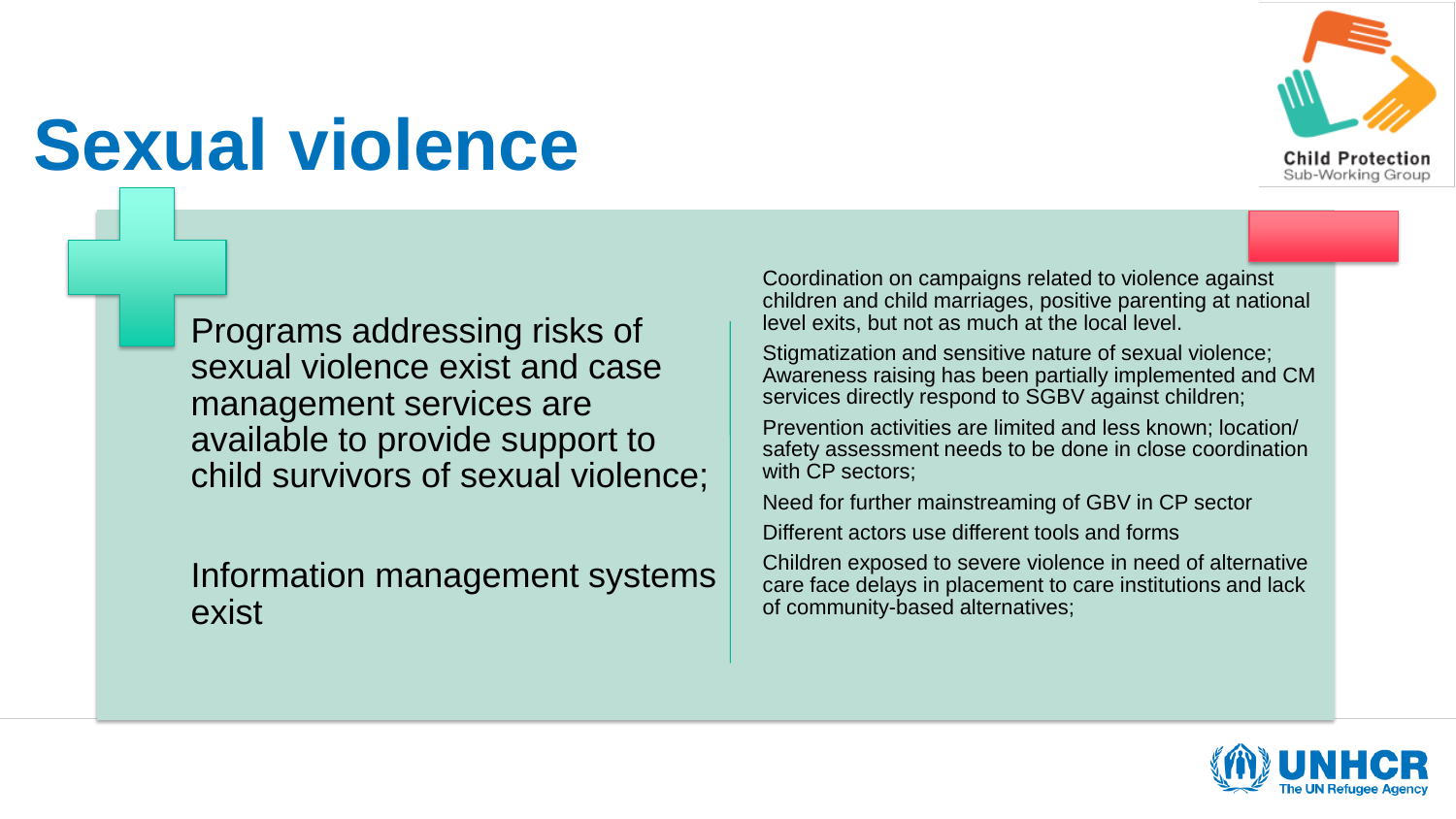#### **Psychosocial distress and mental health**



Network of MHPSS providers present in Jordan MHPSS WG available in Jordan Limited client feedback survey available but only used by some agencies

Better information on impact of MHPSS interventions should be provided by relevant agencies; strengthen inter-sectoral linkages

Specific interventions for CP/child survivors needed (Mafraq governorate as well as Irbid and other underserved areas)

PFA trainings to be redone

No information on child protection workers trained on IASC guidelines on MHPSS

Children with intellectual disabilities with vulnerability and limited access to specialized services and CP responses

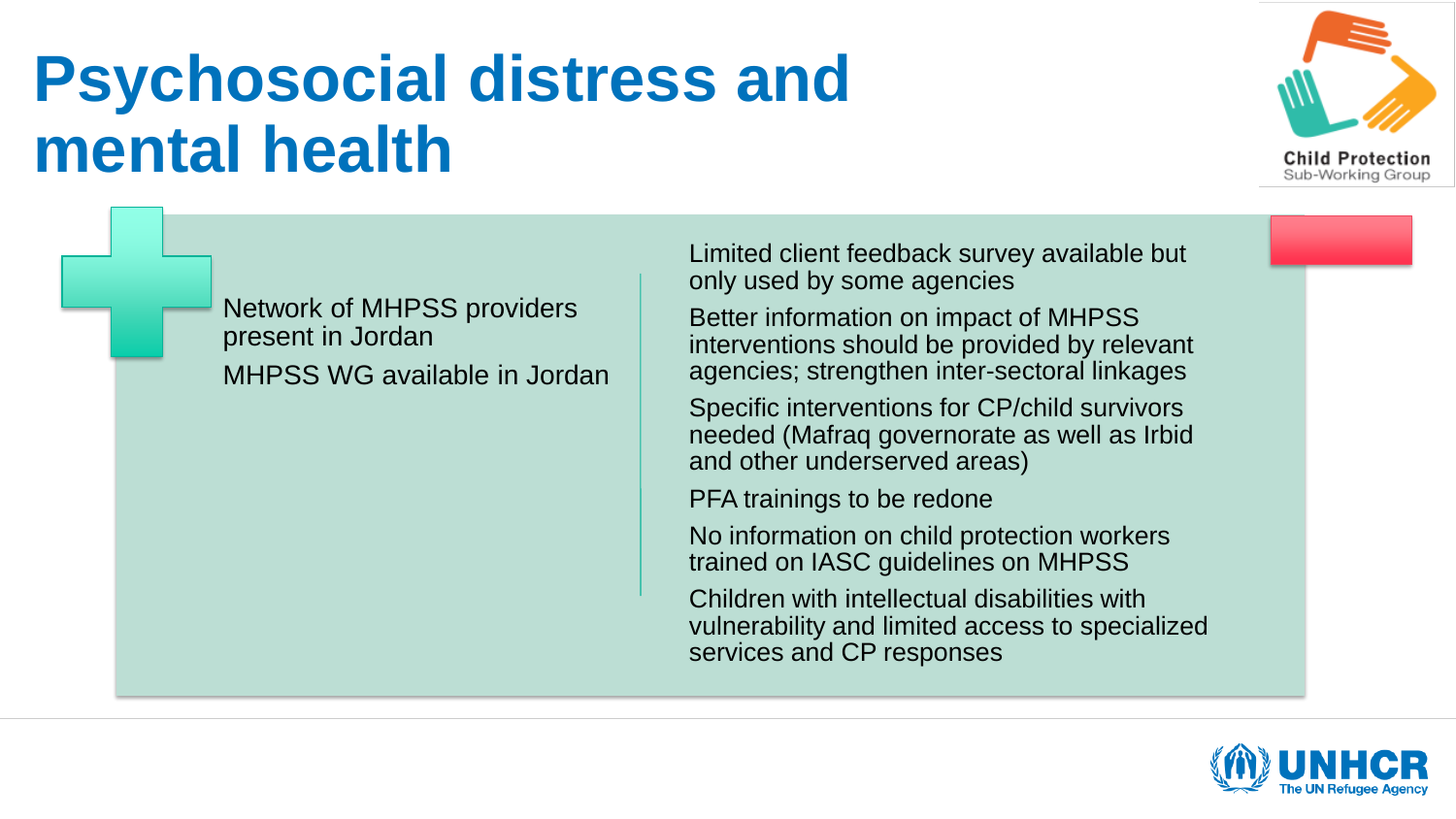

## **Child Labour**

#### Overall response through CM services

prevention activities

National law puts minimum age of employment to 16. It allows children from 16-18 to work under light work conditions

Limited information on WFCL

National CL Framework, and SOPs need to be developed and implemented broadly (no separate SOPs in place to respond to child labour)

Large number of actors and challenges on coordination;

Stronger links with MOSD and MOL;

Limited data on WFCL and need to improve referral mechanism;

Stronger coordination between Protection, Livelihood working group, MOL, and private sector

Challenges with types of livelihoods activities provided by or through CP actors that often lack sufficient access to formal programs or assessments or market-based research. These programs tend to have weak linkages to the needs of the market, and/or follow through and ongoing support after trainings, resulting in low employment impact.

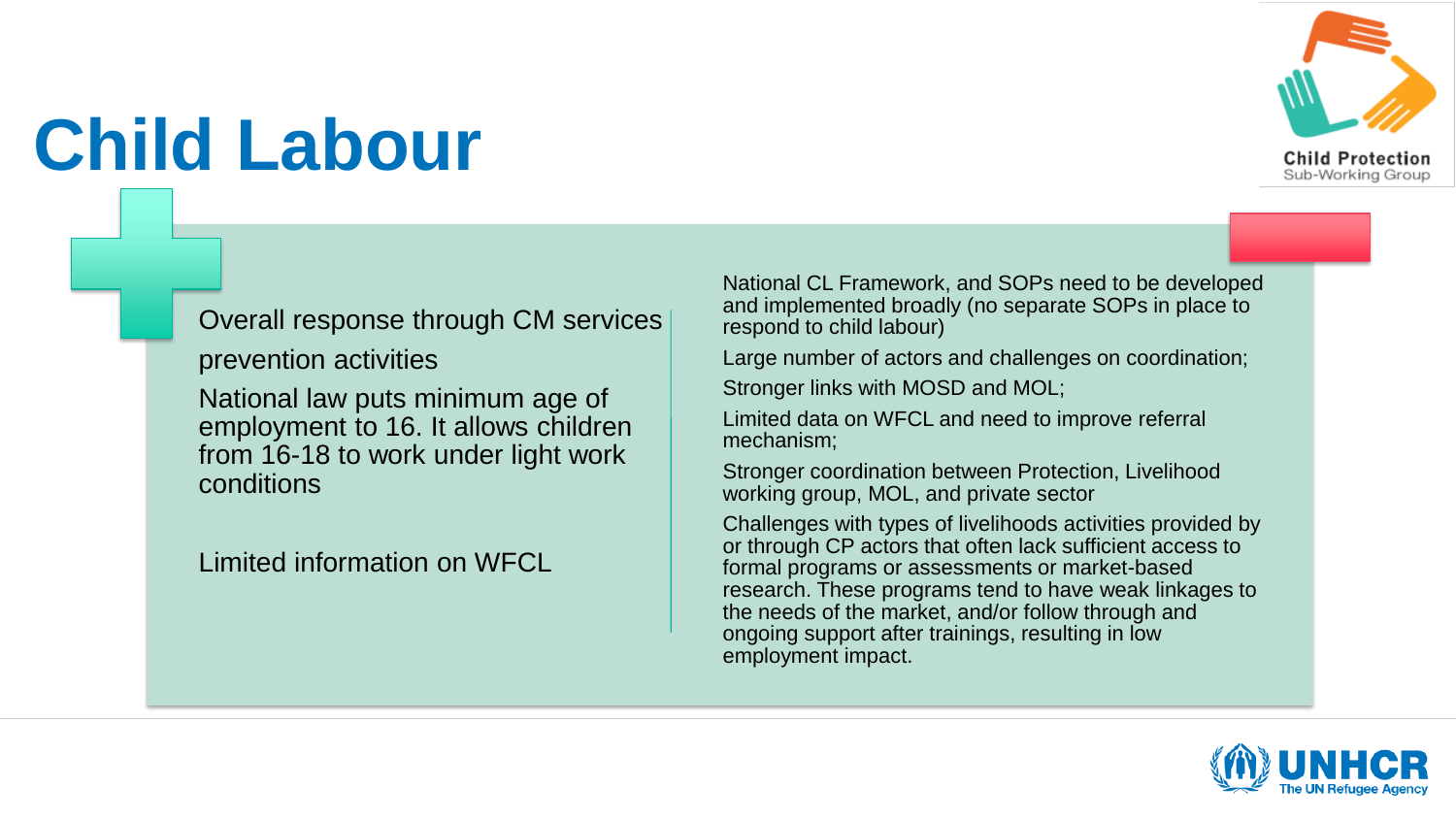

## **Unaccompanied and separated chil Child Protection**

In camps, alternative care through foster families for UAC is available at limited scale

Principle of the child's best interests has been reviewed at national level

MOU on alternative care drafted and signed in 2014 Determination of the best interests at national level lack systemized and rights-based approach (child rights approach to be strengthened, views of children to be more systematically included);

Need for stronger leadership and centralizing response through **MOSD** 

Limited knowledge on quality of care for children at national childcare institutions;

Separation of children resulting from limited best interests determination at national level (remarried mothers in most cases lose custody over children resulting in children being raised by non-parent)

More analysis on alternative care at national level and full review of alternative care guidelines in line with the best interests of the child (community-based alternative care as a preferred choice that should be developed);

Stronger monitoring mechanisms for children under foster care

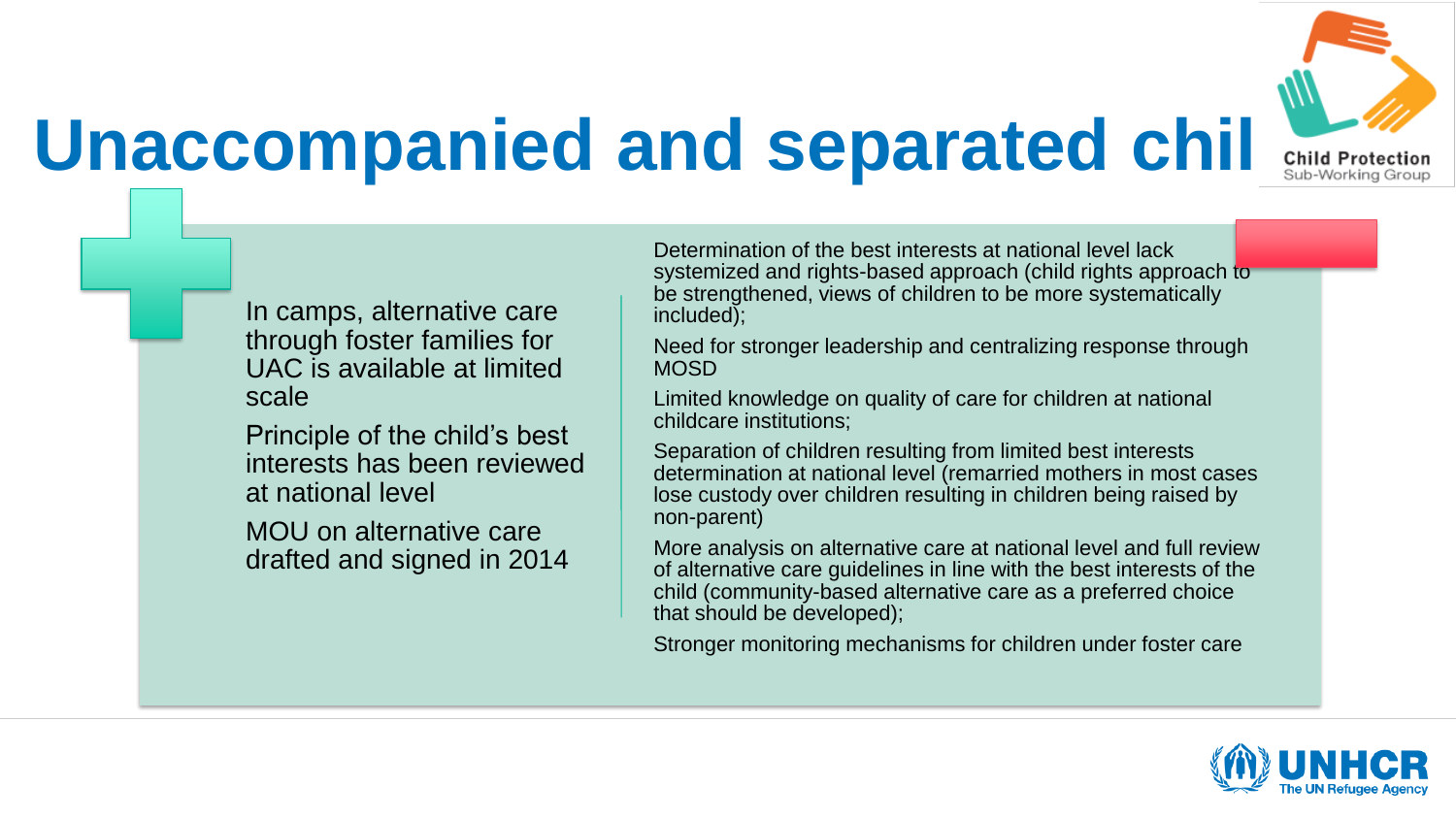

### **Justice for children**

General access of CP CMs to detention centers

Data available for refugee children registered with UNHCR

JPD implements settlement as a form of diversion. The Juvenile law foresees community-based alternative measures instead of custody.

Work is on going towards development of SOPs, and manuals for implementation of the principles of the Juvenile Law by the courts and at the police stage, as well as settlement through the courts.

90% of the children in conflict with the law are in pre-trial detention without accessing to child protection care services;

At courts, children's views are reportedly not always included, e.g. for custody conflicts and separation of children from parents (non-violence cases):

More thematic analysis on situation of juveniles or children in conflict with the law through relevant agencies

JPD is present in limited governorates and non-specialized police reportedly not always apply child-friendly procedures ( include views of the child; best interests principle; confidentiality, interviewing, etc.)

Justice and social duty-bearers require stronger accountability and monitoring systems in place;

Children in detention have limited access to specialized child-friendly legal aid, rehabilitative psychosocial support, formal and non-formal educational (including vocational training, life skills, learning support services) as well as child safe recreational activities.

Aftercare programs for children (case management and follow up, remedial and inclusive educational accompaniment, peer-to-peer support, mentoring programs, psychosocial support, etc.) do not exist in the country, preventing children for a safe and stable reintegration.

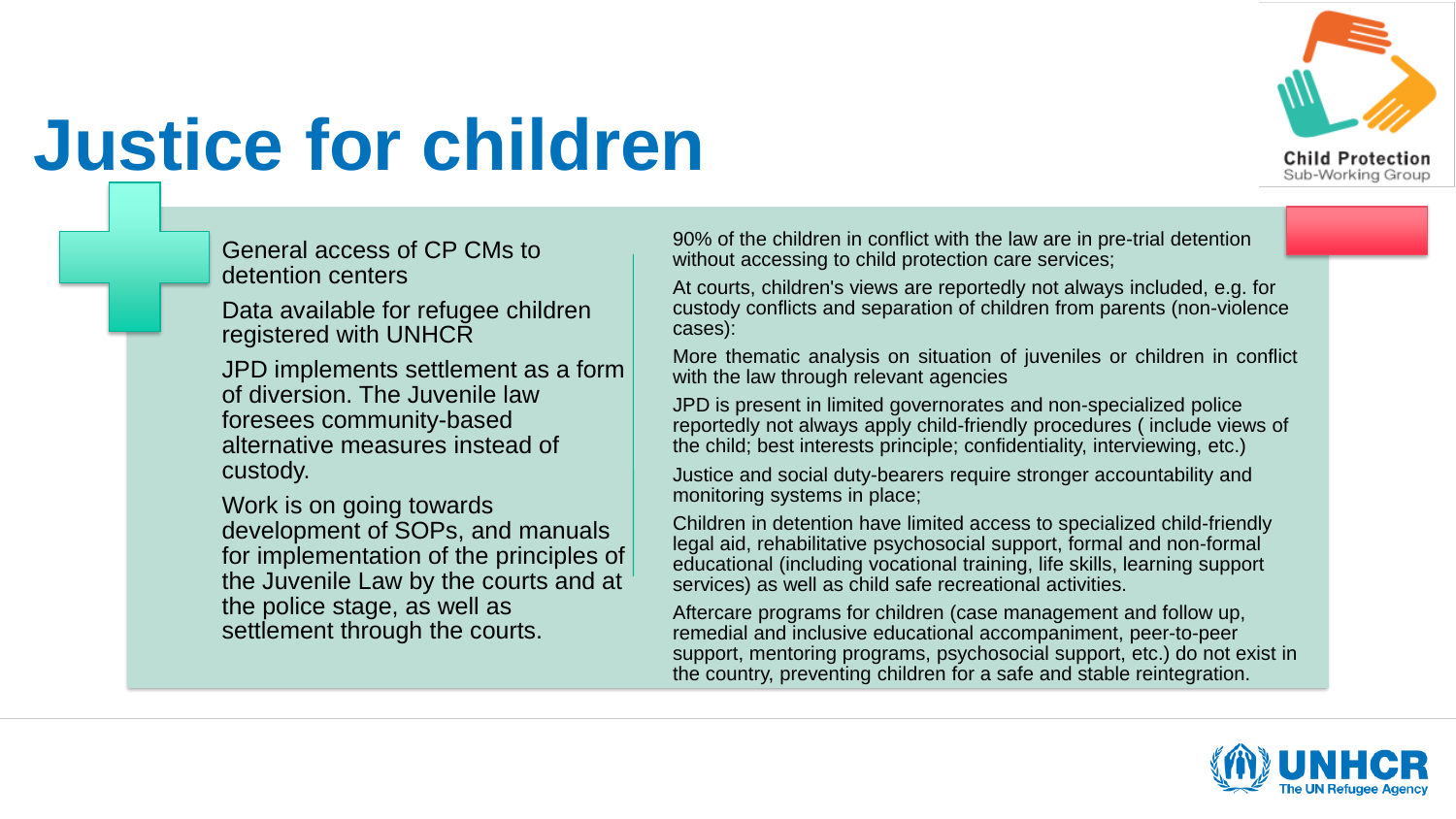

#### **Standards to develop adequate child protection strategies**

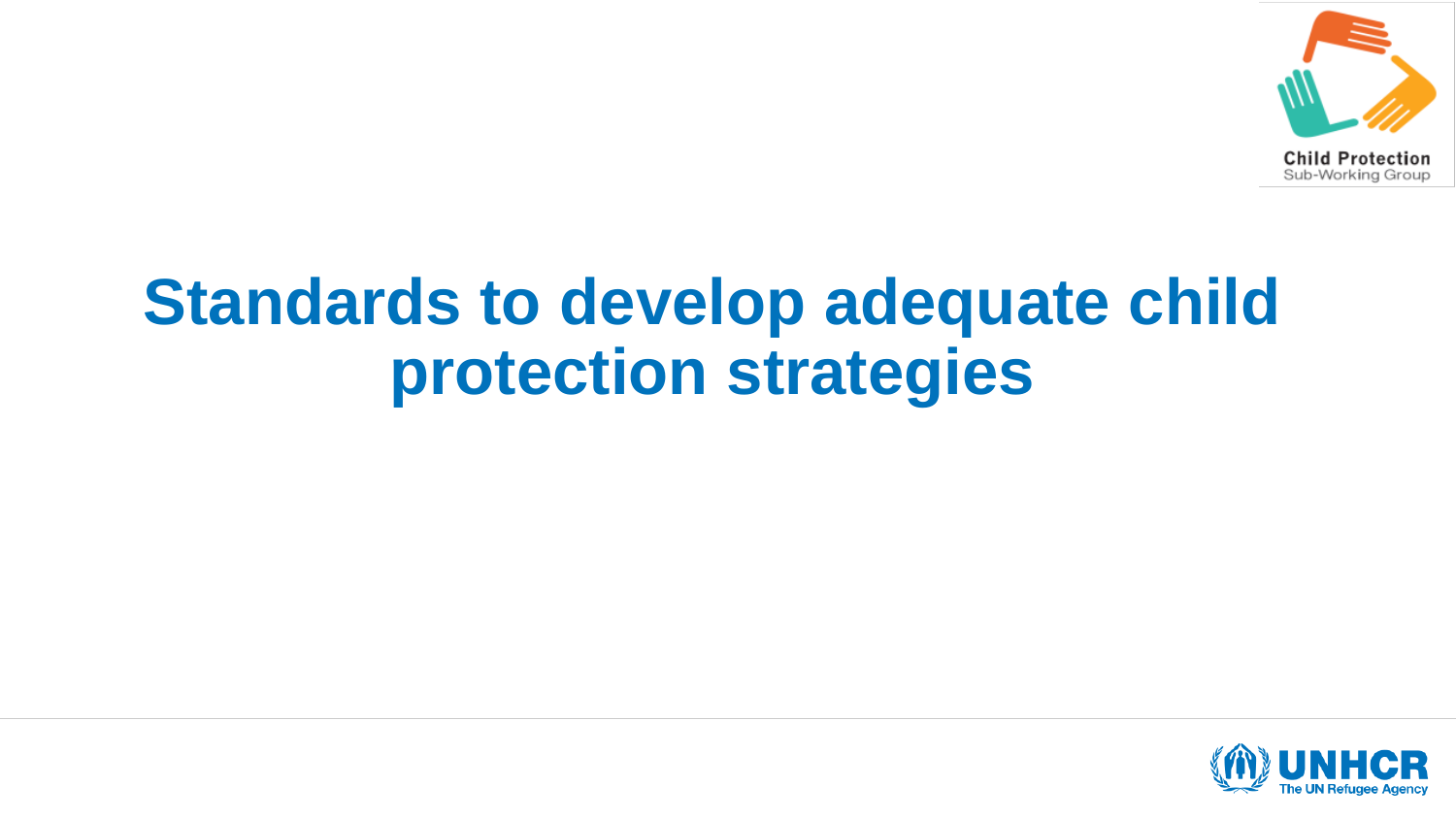

## **Case Management**

CM system in place using CPIMS as a platform;

Government developed FVTS using the same platform as CPIMS;

Regular monitoring of current CM forms ongoing to improve quality of services;

Regular CM training available

SOPs in place at IA level as well as at agency level by most agencies;

Gaps are identified for underserved areas in certain locations, e.g. South, North, East rural areas

High case loads for social workers

High staff turnover

Lack of coordination at national level

Limited monitoring of CM training impact

Strengthen CP staff capacity and attitudes; (ensure supervisors have relevant technical background/ experience);

Need to undertake more community consultations on child vulnerability and desired services

Satisfaction surveys need to be systematically included by CM agencies

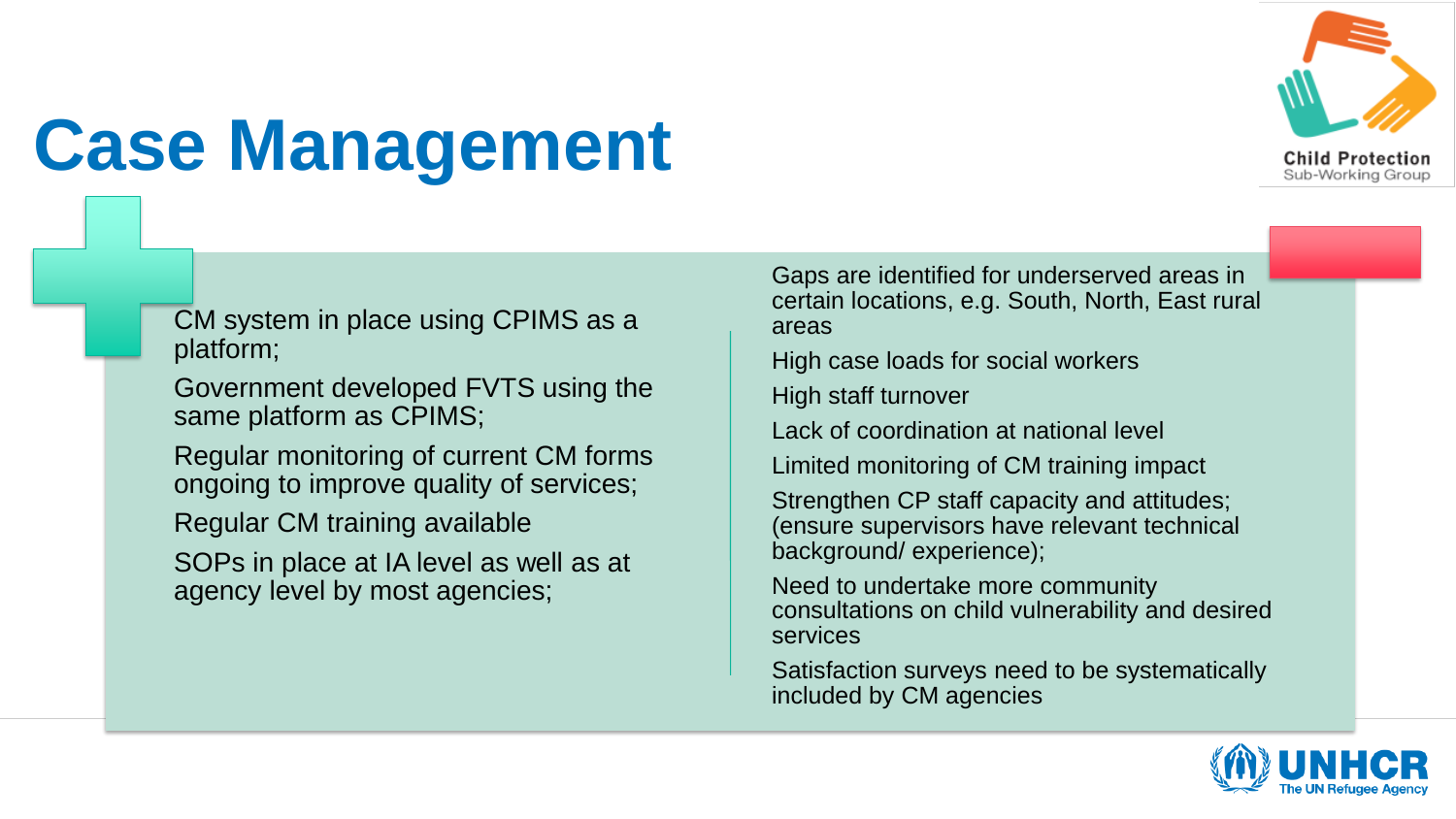

### **Community based mechanisms**

Community-based mechanisms, like the CSCs and Makani are in place and known to the community;

Community-based Complaint Mechanism in place and partners encouraged to include in their regular programming;

Overall, Jordan has a limited community-based structure in place and civil society structures need development

Linkages between CB mechanisms, CSC and Makani centers need to be strengthened

Social work sector is weak with limited capacity;

CBCPM not not fully functioning and to be strengthened on monitoring of quality of services

not enough groups of youth are created and capacitated to be involved in protecting children;

Not enough information on access of CwD to CBP, accessibility in terms of physical and social environment limited

Need better intersectoral coordination with DTF; Develop training modules for service provider staff to ensure proper service delivery for PWD;

To develop capacity of the communities to respond to the referred cases;

Develop a plan of action and capacity building plan to raise awareness and capacity of the communities

Community-based mechanisms and programs partially involve youth and adolescents;

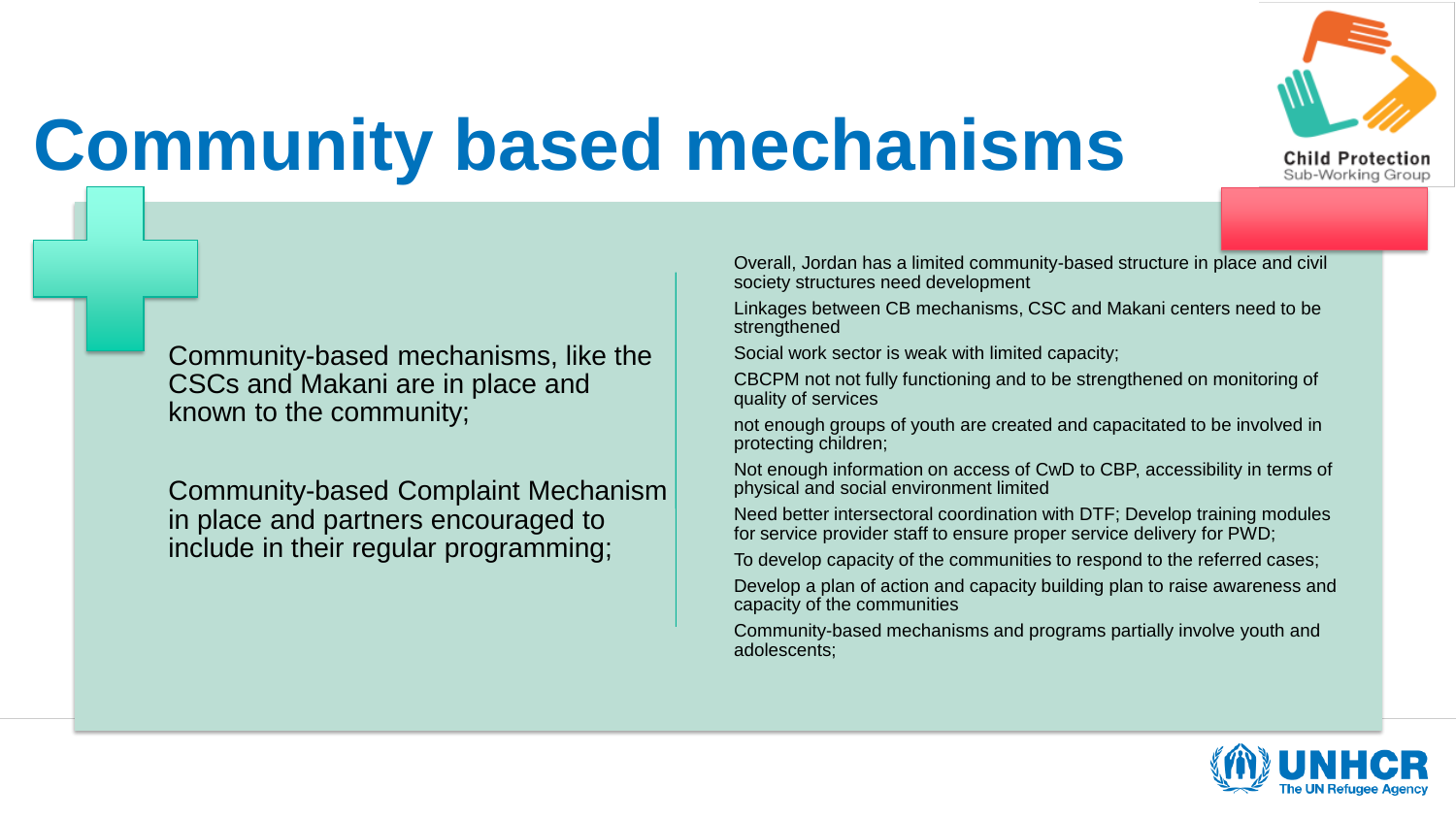

## **Child-friendly spaces**

Large network of Makani centers available in Jordan providing integrated services (learning support, life skills, community based CP;

Other agencies have childand youth-friendly centers but information on the different services and activities not always well distributed

Additional funds needed: capacity building for staff at centers

Strengthening of community-based management of the centers

Strengthened referral mechanisms between CFS and service providers (standardized Safe Referral Trainings)

PSS working group needs to develop more and work on national criteria for CFS;

More customized, age-specific and gendersensitive targeted activities for boys, girls and families should be included in CFS

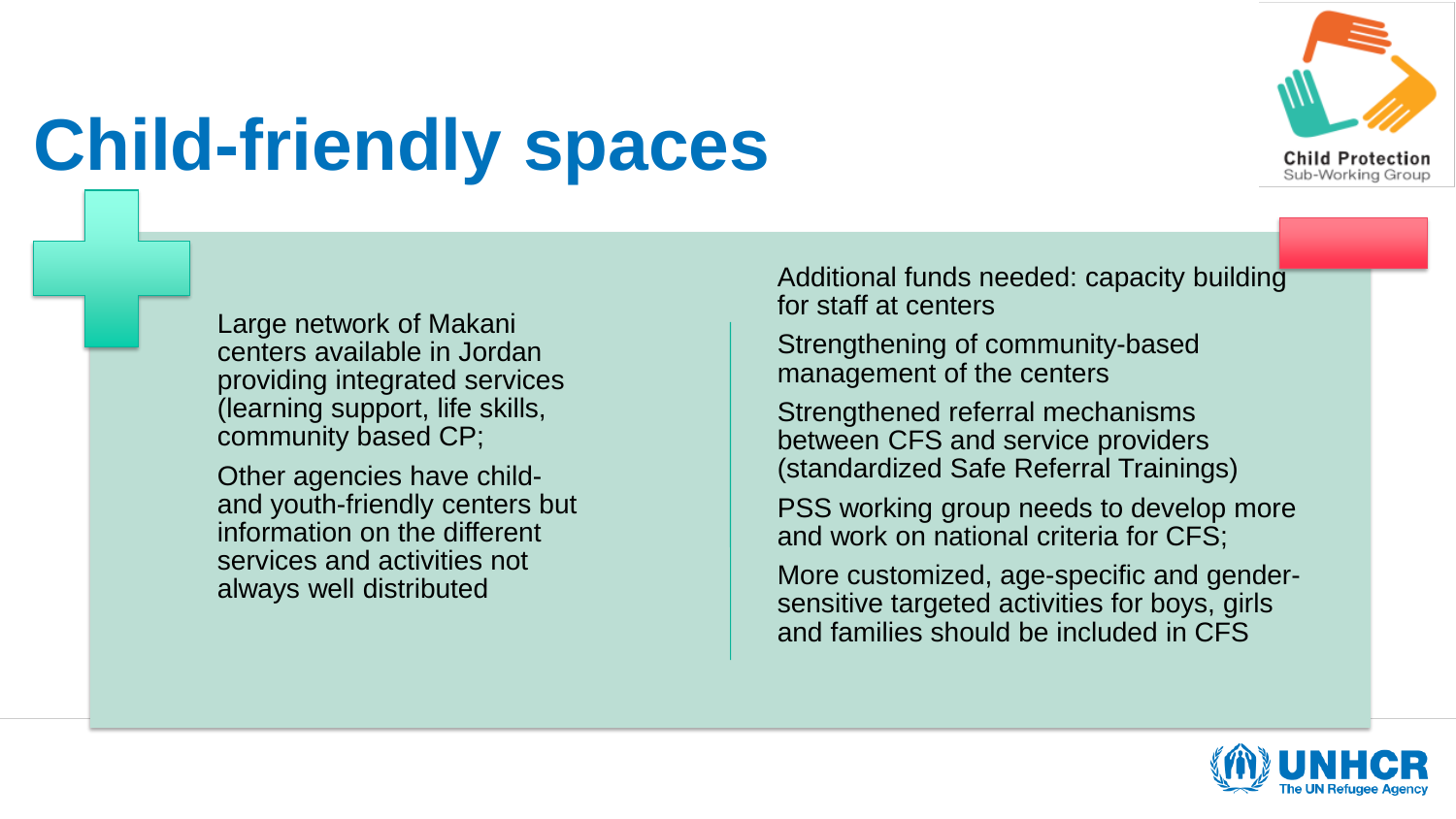#### **Protecting excluded children**



Protection Services for children generally aim at including all different groups amongst the child population;

Identification and response to specific needs of excluded children available more on agency level;

Participatory approaches are undertaken throughout all refugee communities in Jordan as part of the yearly assessment;

Limited understanding of terminology;

Given traditional norms, gender inequalities and tabu/stigma, certain groups of children face challenges in accessing services or are excluded by the community (girls, children in ITS, children with physical and intellectual disability, LGBTI children, etc.);

Limited information available and need for sector assessment

Specific services to be included in 5Ws;

Enhance outreach and ensure that marginalized children are identified and have same access to services, protection and care; ensure inclusion of marginalized children in all CP projects;

Limited coordination structures to respond to specific needs and to mobilize the communities for this activity.

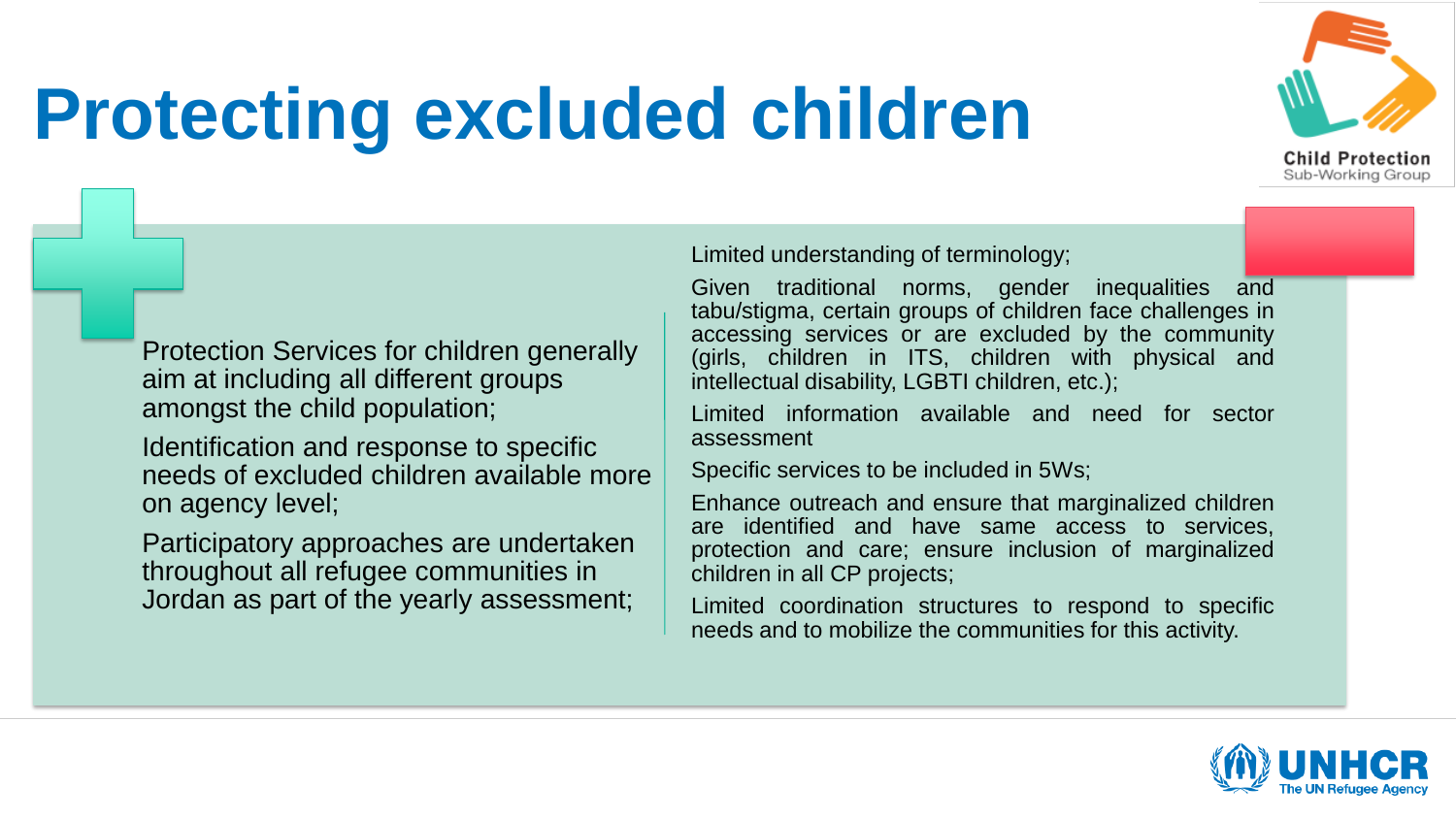

#### **Standards to mainstream CP in other humanitarian sectors**

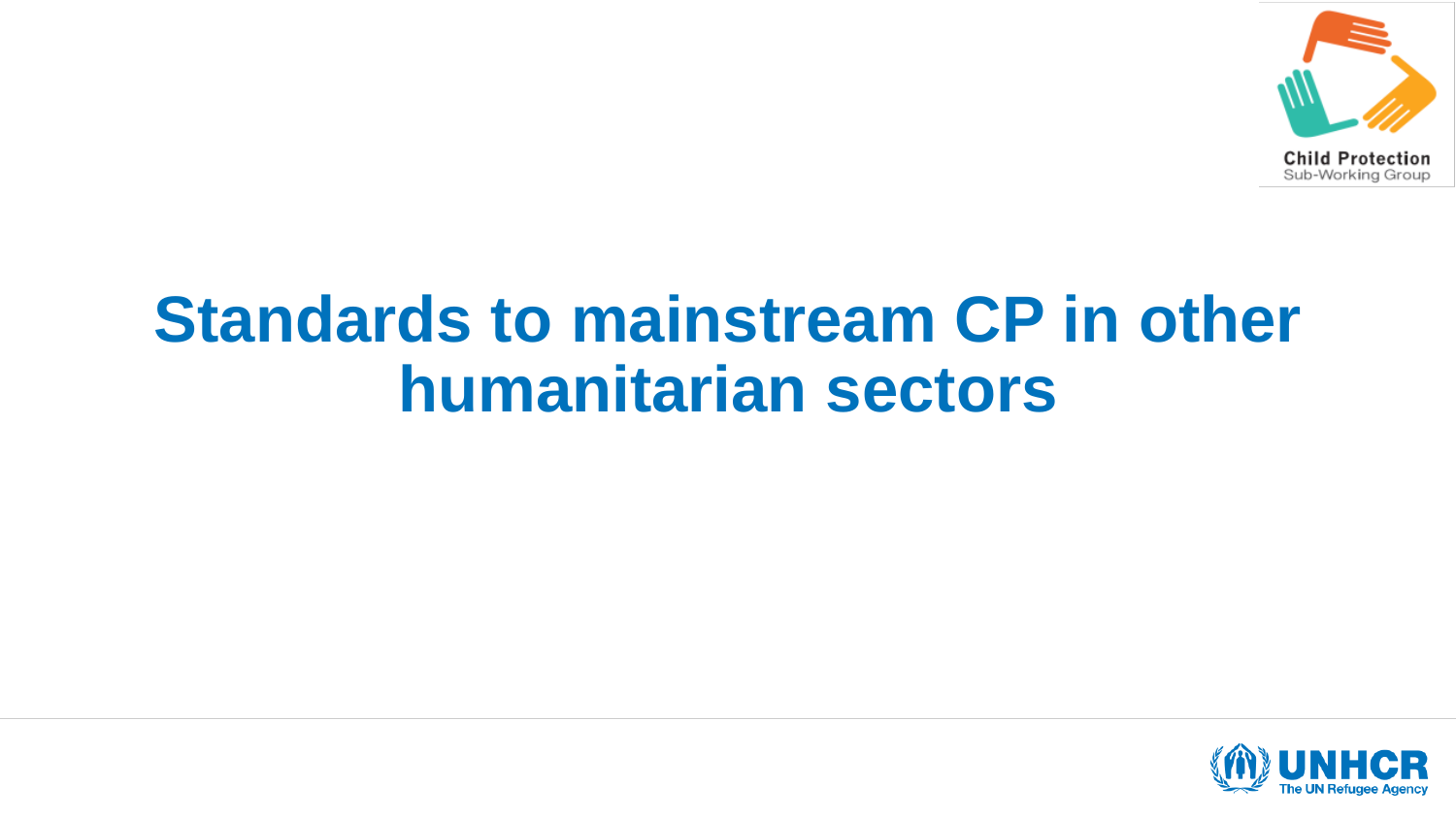

### **Livelihood/ economic recovery**

CP is not a component in livelihood interventions and the targeted refugee population under livelihood sector is 18 to 59 years old.

Children have been systematically excluded from labour market opportunities, also those 16 and above given the restricted access to the labour market for all refugees in Jordan and overall depletion of economic resources;

Evidence-based information on the use and impact of cash is a gap area

Training on CP mainstreaming for the livelihood sector as well as safe referrals shall be undertaken

No CP specialists in livelihood design phases

No referral system for vulnerable families of children at risk

CP isn't perceived as a main component of livelihood projects in general. Inter-sector coordination needs to be strengthened;

Adolescents (16-17 years) have particular limited development opportunities and large number is not attending school;

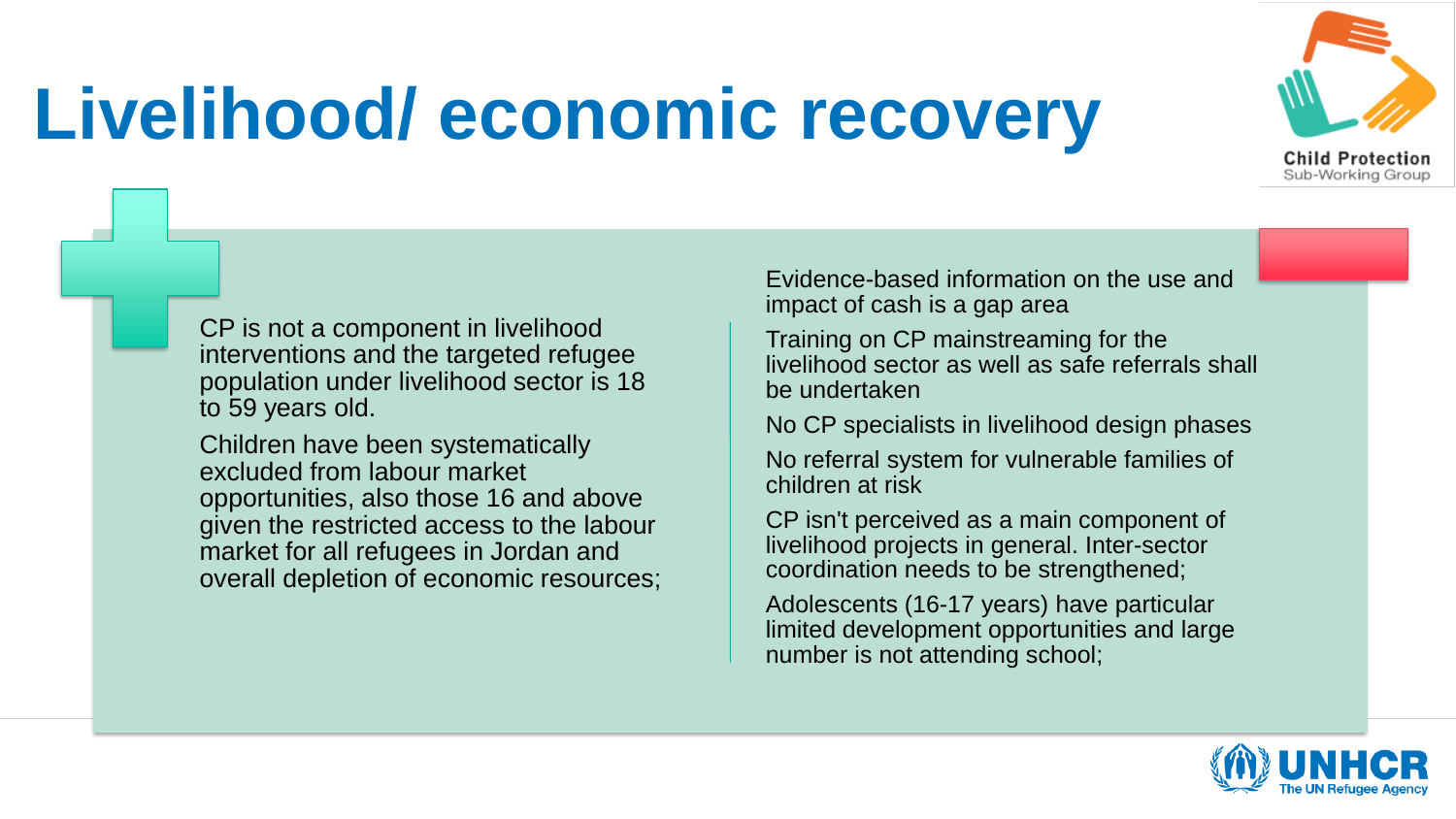

## **Education and Child protection**

Teachers have been trained and efforts ongoing, however, school violence has not decreased; Serious CP risks have been identified especially in formal schools in Jordan even after being trained.

Barriers to enrolment and retention, such as the lack of documents or other requirements, not fully removed for boys and girls of all ages

Access to education based on documentation reflecting a discriminatory access for different nationalities;

Safe education/ violence in schools and bullying has been a major concern and recent assessment have showed concerning figures on school safety;

Children with disabilities show significantly less access to services and educational opportunities; social norms and barriers affecting inclusion of children with disabilities should be addressed;

Children with special education needs have limited services accessible and available to them;

Gaps in funding to cover all needs;

Stronger linkages between CPSWG, EWG, Health and DTF to address this gap;

Lack of information on # of children who are identified as at risk and referred to CP case management by education staff each month due to lack of coordination between formal education actors and CP agencies;

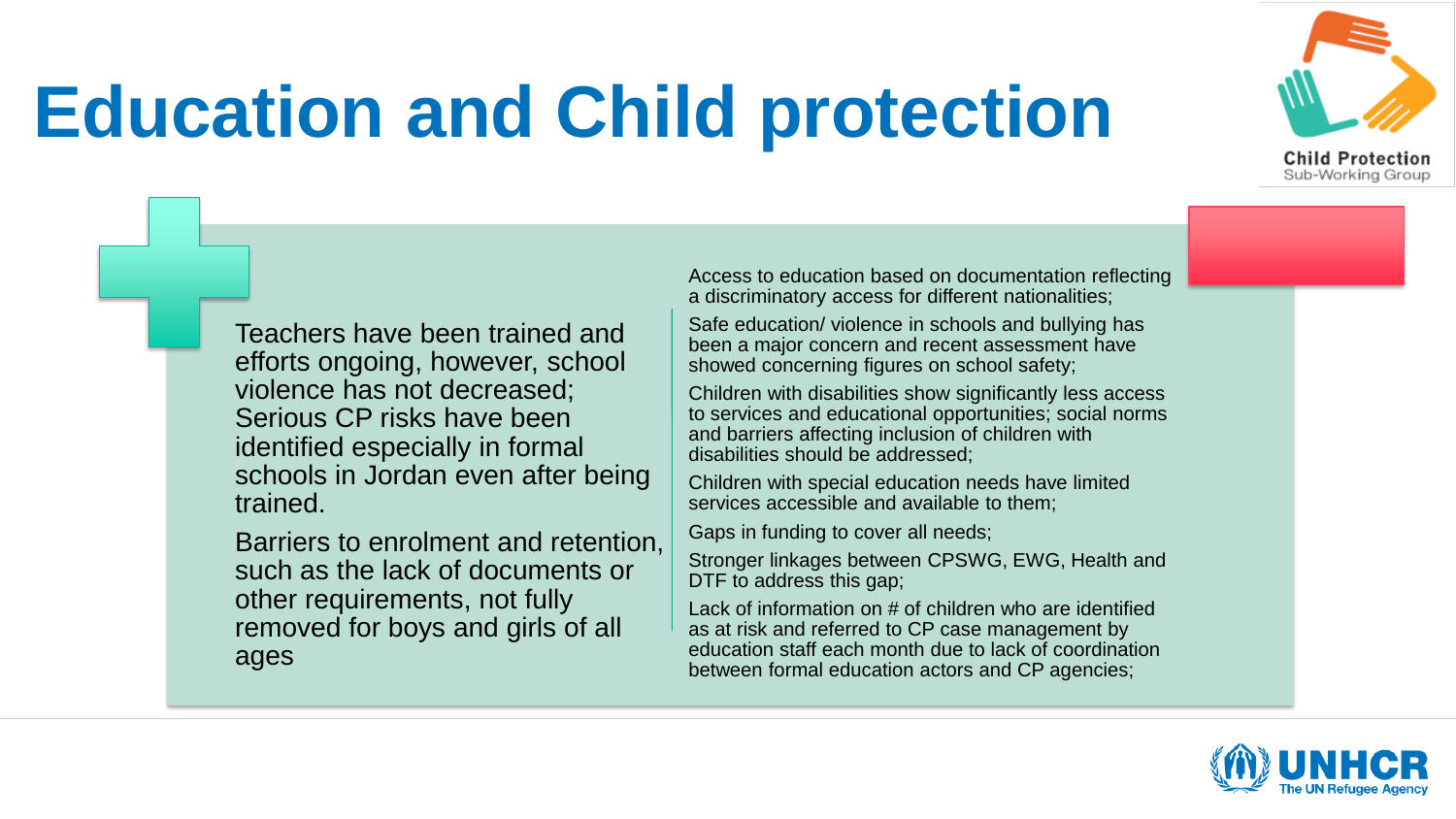

## **CP Mainstreaming**

- Overall gap as most sectors reached out to have not been able to respond to the indicators on child protection concerns identified in the sector;
- No information on training of sector staff on CP;
- All sectors are responsible to ensure CP concerns are mainstreamed.